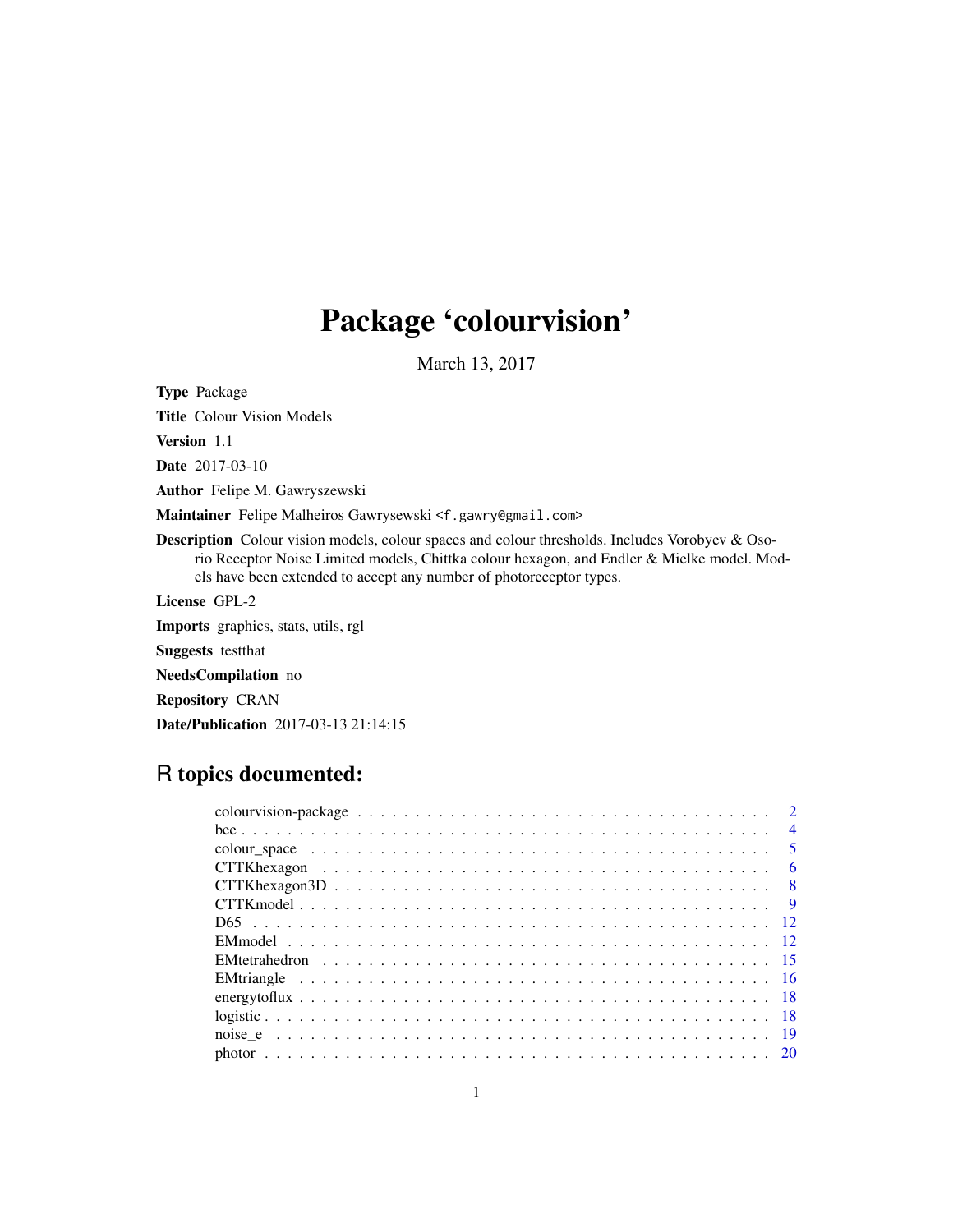<span id="page-1-0"></span>

colourvision-package *Colour Vision Models*

# Description

Colour vision models, colour spaces and colour thresholds. Includes Vorobyev & Osorio Receptor Noise Limited models, Chittka colour hexagon, and Endler & Mielke model. Models have been extended to accept any number of photoreceptor types.

# Details

The DESCRIPTION file:

| Package:    | colourvision                                                                                                            |
|-------------|-------------------------------------------------------------------------------------------------------------------------|
| Type:       | Package                                                                                                                 |
| Title:      | <b>Colour Vision Models</b>                                                                                             |
| Version:    | 1.1                                                                                                                     |
| Date:       | 2017-03-10                                                                                                              |
| Author:     | Felipe M. Gawryszewski                                                                                                  |
| Maintainer: | Felipe Malheiros Gawrysewski <f.gawry@gmail.com></f.gawry@gmail.com>                                                    |
|             | Description: Colour vision models, colour spaces and colour thresholds. Includes Vorobyev & Osorio Receptor Noise Limit |
| License:    | $GPL-2$                                                                                                                 |
| Imports:    | graphics, stats, utils, rgl                                                                                             |
| Suggests:   | testthat                                                                                                                |

Index of help topics:

| CTTKhexagon   | Chittka (1992) colour hexagon                  |
|---------------|------------------------------------------------|
| CTTKhexagon3D | Chittka (1992) colour space for tetrachromatic |
|               | animals.                                       |
| CTTKmodel     | Chittka (1992) colour vision models            |
| D65           | CIE Standard Illuminant D65 in quantum flux    |
|               | $(\text{umol/m2/s})$                           |
| EMmodel       | Endler and Mielke (2005) colour vision model   |
| EMtetrahedron | Endler and Mielke (2005) tetrahedron colour    |
|               | space                                          |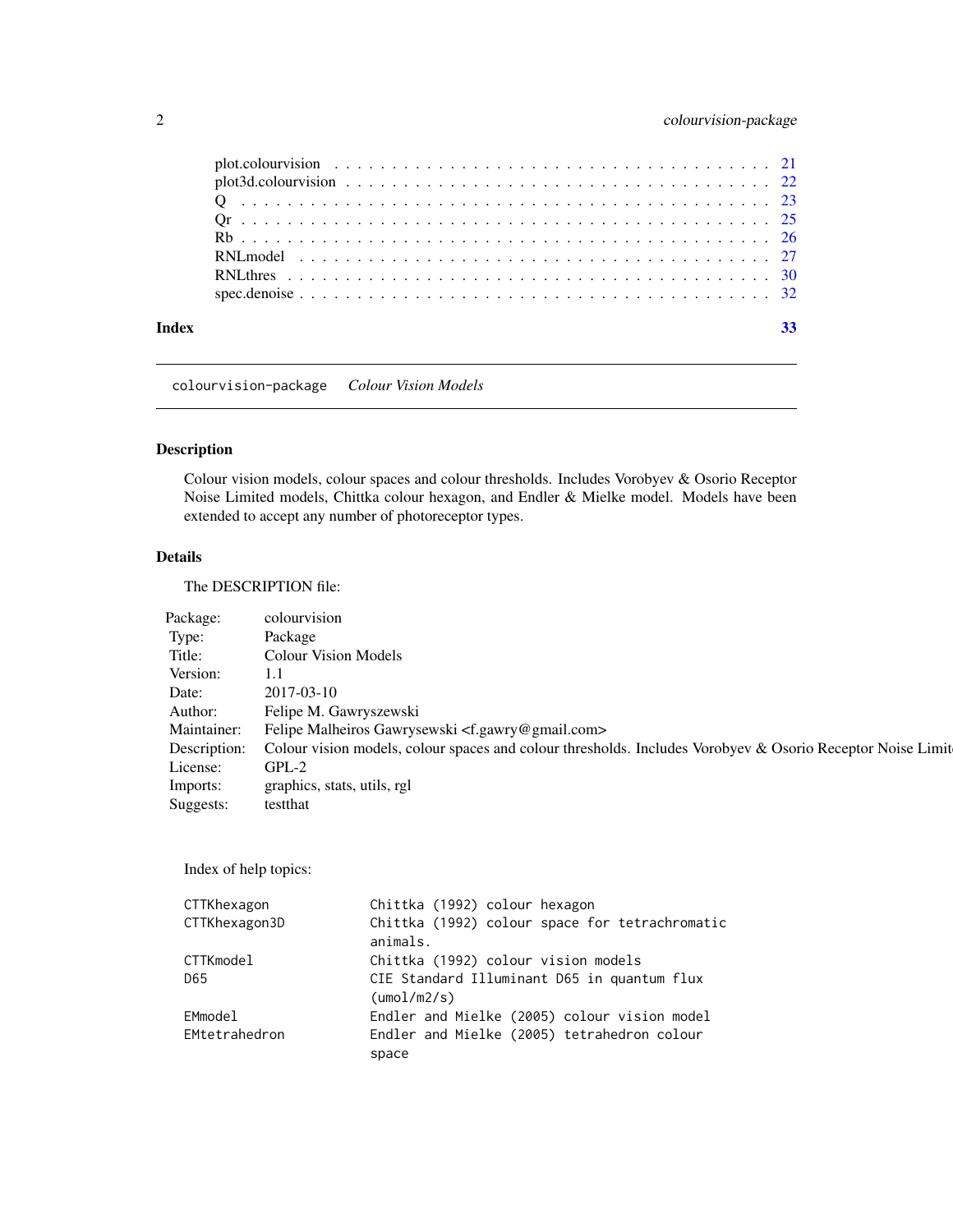| EMtriangle           | Endler and Mielke (2005) triangle colour space                                           |
|----------------------|------------------------------------------------------------------------------------------|
| Q                    | Total photon capture                                                                     |
| 0r                   | Photoreceptor relative quantum catch                                                     |
| RNLmodel             | Receptor Noise Limited Models (Vorobyev &<br>Osorio 1998)                                |
| RNLthres             | Colour thresholds based on the Receptor Noise<br>Limited Model (Vorobyev & Osorio 1998). |
| Rb                   | Brazilian savannah background reflectance<br>spectrum.                                   |
| bee                  | Honeybee photoreceptors                                                                  |
| colour_space         | N-dimensional colour spaces                                                              |
| colourvision-package | Colour Vision Models                                                                     |
| energytoflux         | Irradiance from energy to quantum units.                                                 |
| logistic             | Logistic curve                                                                           |
| noise_e              | Receptor noise                                                                           |
| photor               | Photoreceptor sensitivity spectra.                                                       |
| plot.colourvision    | Plot colour vision models into chromaticity<br>diagrams                                  |
| plot3d.colourvision  | Plot colour vision models into 3D chromaticity<br>diagrams.                              |
| spec.denoise         | Smooth function for reflectance spectra.                                                 |

#### Author(s)

Felipe M. Gawryszewski

Maintainer: Felipe Malheiros Gawrysewski <f.gawry@gmail.com>

#### References

Gawryszewski, F.M. 2017. Colour vision models: a practical guide, some simulations, and colourvision R package. bioRiv, [doi: 10.1101/103754](http://doi.org/10.1101/103754)

# Examples

```
##Honeybee photoreceptor sensitivity curves
data("bee")
```

```
##Grey background:
## with 10 percent. reflectance from 300 to 700nm:
Rb <- data.frame(300:700, rep(10, length(300:700)))
```

```
## Read CIE D65 standard illuminant already converted to quantum flux:
data("D65")
```

```
##Reflectance data
## with a sigmoid spectrum and midpoint at 500nm and 550 nm
R1<-logistic(x=seq(300,700,1), x0=500, L=50, k=0.04)
R2<-logistic(x=seq(300,700,1), x0=550, L=50, k=0.04)
R<-cbind(R1, R2[,2])
```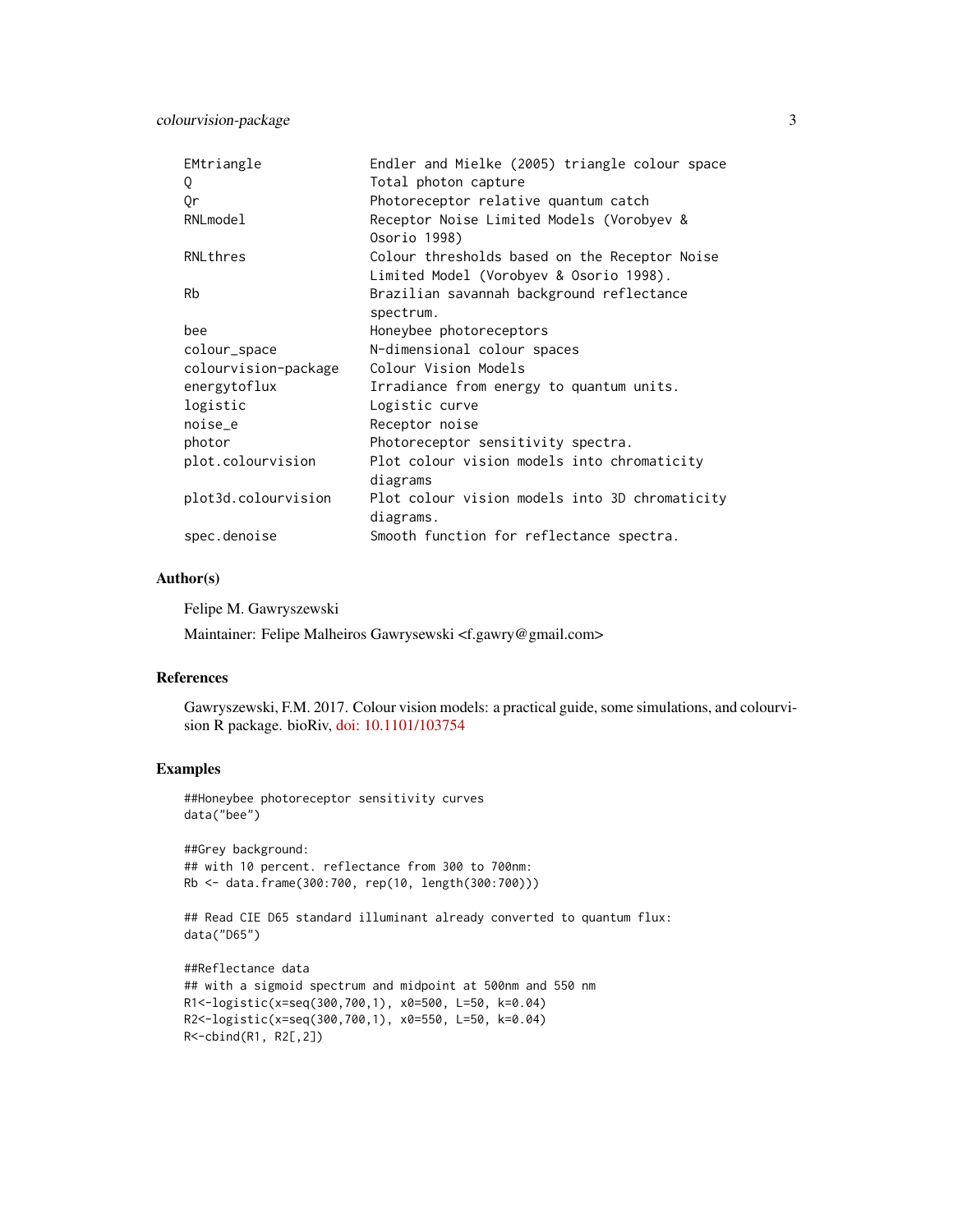<span id="page-3-0"></span>

```
## Run colour vision model:
model<-CTTKmodel(photo="tri", R=R, I=D65, Rb=Rb,
C=bee)
##plot data in the colour space
plot(model)
```
#### bee *Honeybee photoreceptors*

# Description

Honeybee (Apis mellifera) photoreceptor sensitivity curves.

# Usage

data("bee")

#### Format

A data frame with 401 observations on the following 4 variables.

Wavelength a numeric vector

UV a numeric vector

Blue a numeric vector

Green a numeric vector

# Details

Original data were interpolated to 1nm intervals from 300 to 700nm.

# Source

Chittka, L., and P. Kevan. 2005. Flower colour as advertisement. Pp. 157-196 in Practical pollination biology.

#### Examples

```
data("bee")
plot(bee[,2]~bee[,1], col = "violet", type="l", xlab="Wavelength(nm)", ylab= "Absorbance")
lines(bee[,3]~bee[,1], col = "blue", type="l")
lines(bee[,4]~bee[,1], col = "green", type="l")
```
4 bee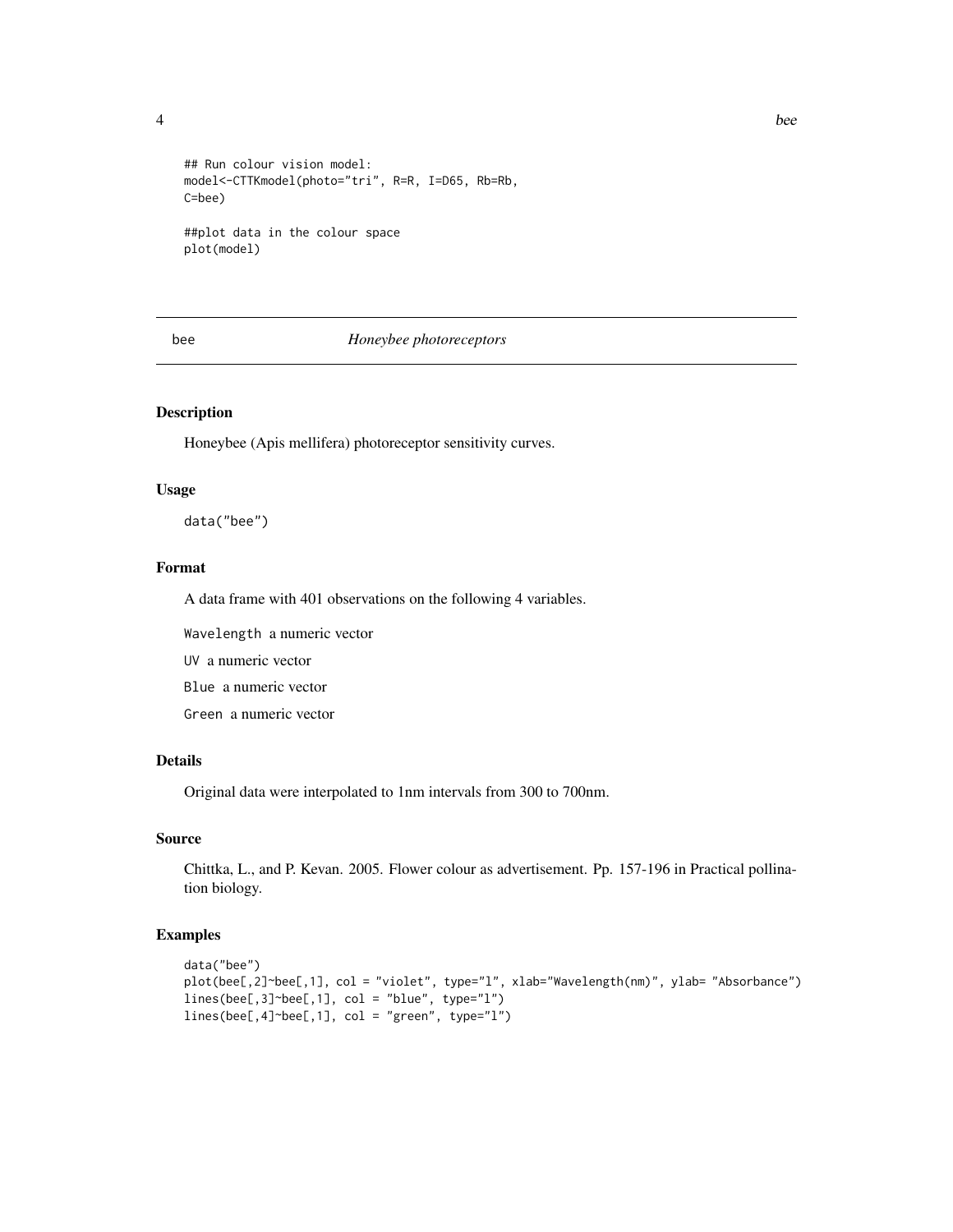<span id="page-4-0"></span>

#### Description

Generates a colour space based on any number of photorecptor types and finds a colour loci for a given photoreceptor output.

#### Usage

colour\_space(n, type="length", length=NA, edge=NA, q=rep(1,n))

# Arguments

| n      | Number of photoreceptor types. Function accepts any number of photoreceptor<br>types $>=3$ . For instance, trichromatic: $n=3$ ; tetrachromatic: $n=4$ , etc.                          |
|--------|----------------------------------------------------------------------------------------------------------------------------------------------------------------------------------------|
| type   | Whether the colour space should be built with a fixed vector length (type="length"),<br>or a fixed distance between vertices (type="edge"; e.g. Pike 2012 and Renoult<br>et al. 2015). |
| length | Vector length used to construct the colour space. Used when type="length".<br>Typically length=1.                                                                                      |
| edge   | Edge length used to construct the colour space. Used when type="edge".                                                                                                                 |
| q      | Photoreceptor output values                                                                                                                                                            |

# Details

Based on Pike (2012). This function is used internally in colour vision models.

#### Value

A list with the following dimentions:

| coordinates | Colour loci of photoreceptor output values q in the colour space |
|-------------|------------------------------------------------------------------|
|             | vector_matrix Coordinates of colour space vertices               |

#### Author(s)

Felipe M. Gawryszewski <f.gawry@gmail.com>

# References

Pike, T.W. 2012. Generalised chromaticity diagrams for animals with n-chromatic colour vision. Journal of Insect Behavior 255: 277-286.

Renoult, J. P., A. Kelber, and H. M. Schaefer. 2015. Colour spaces in ecology and evolutionary biology. Biol Rev Camb Philos Soc, doi: 10.1111/brv.12230.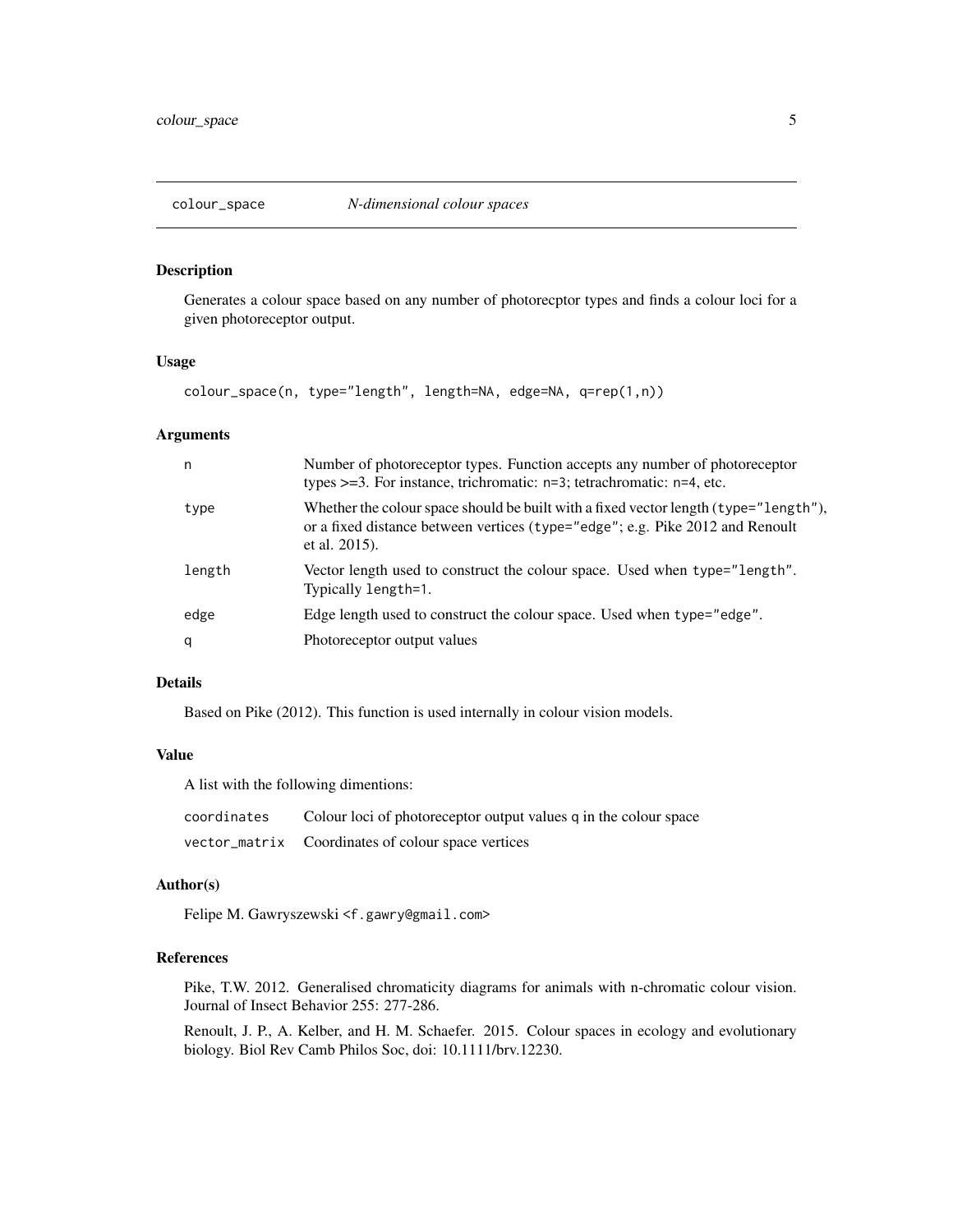# <span id="page-5-0"></span>See Also

[Qr](#page-24-1), [CTTKmodel](#page-8-1), [EMmodel](#page-11-1)

#### Examples

#A trichromatic colour space based on Endler and Mielke (2005) with a fixed vector length. tri<-colour\_space(n=3, length=0.75, q=c(0.5,0.2,0.3))

```
#showing:
#(1) Limits of the colour space (triangle)
plot(-1000, ylim=c(-1,1), xlim=c(-1,1), asp=1, ylab="X2", xlab="X1")
polygon(tri$vector_matrix, lty=2)
```

```
#(2) Vectors (length=0.75) used to build the colour space (arrows)
arrows(x0=0,y0=0, x1=tri$vector_matrix[1,1], y1=tri$vector_matrix[1,2], col="red")
arrows(x0=0,y0=0, x1=tri$vector_matrix[2,1], y1=tri$vector_matrix[2,2], col="red")
arrows(x0=0,y0=0, x1=tri$vector_matrix[3,1], y1=tri$vector_matrix[3,2], col="red")
```

```
#(3) Colour loci of given photoreceptor outputs
points(x=tri$coordinates[[1]], y=tri$coordinates[[2]], pch=21, col="blue", bg="blue")
```
<span id="page-5-1"></span>CTTKhexagon *Chittka (1992) colour hexagon*

#### Description

Plots Chittka (1992) colour hexagon for trichromatic animals.

#### Usage

```
CTTKhexagon(x, y,
            vnames=c(expression(E[1]),expression(E[2]),expression(E[3])),
            pch=16, bty="n", yaxt="n",xaxt="n", col="black",
            ylim=c(-1.2,1.2), xlim=c(-1.2,1.2), asp=1, ann=FALSE, ...)
```
#### **Arguments**

| vnames | Vector names.      |
|--------|--------------------|
| x      | x-coordinate       |
| V      | y-coordinate       |
| pch    | see par function.  |
| bty    | see par function.  |
| yaxt   | see par function.  |
| xaxt   | see par function.  |
| co1.   | see par function.  |
|        | see plot function. |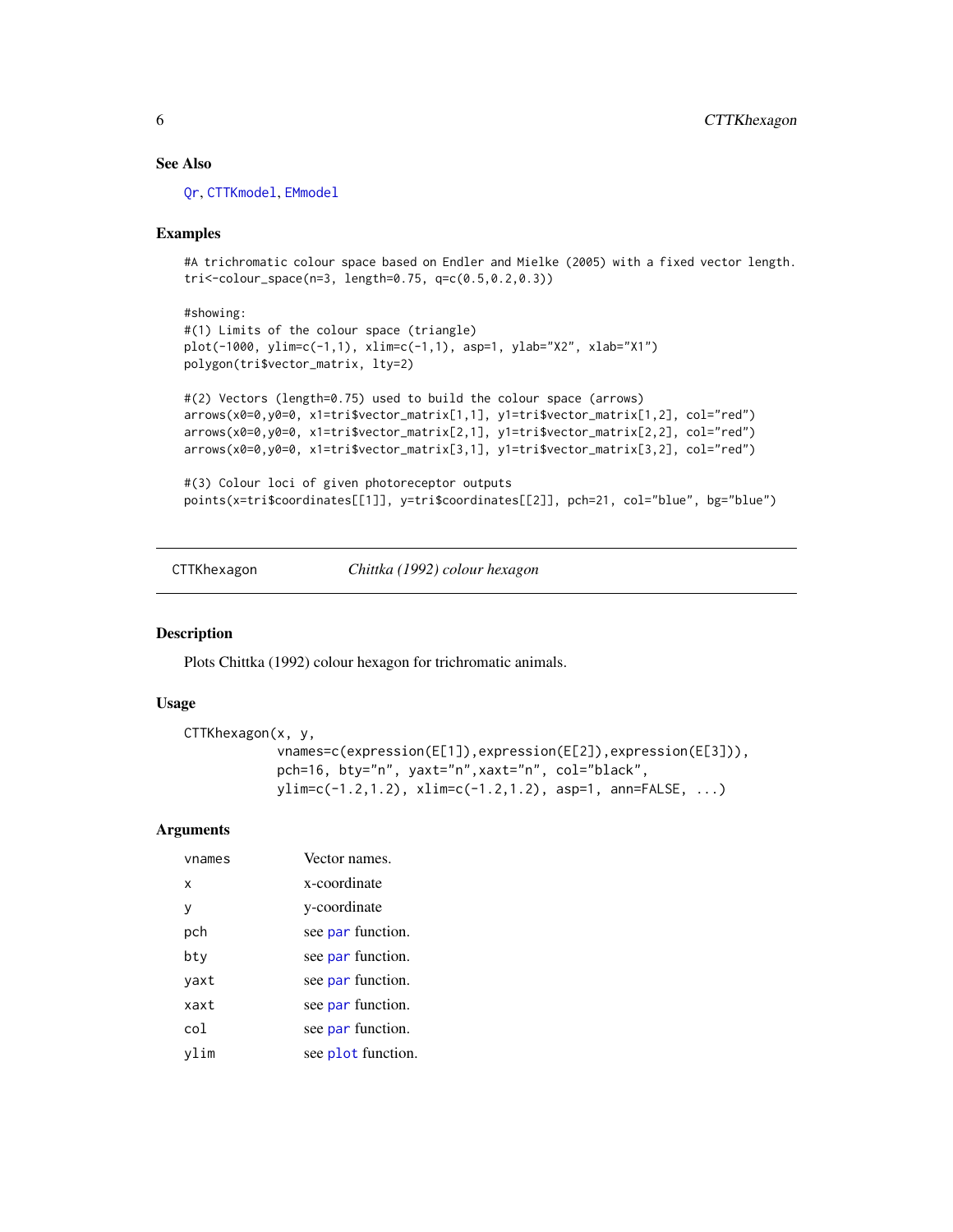# <span id="page-6-0"></span>CTTKhexagon 7

| xlim | see plot function.                       |
|------|------------------------------------------|
| asp  | see plot function.                       |
| ann  | see par function.                        |
|      | Other arguments passed to plot function. |

# Author(s)

Felipe M. Gawryszewski <f.gawry@gmail.com>

# References

Chittka, L. 1992. The colour hexagon: a chromaticity diagram based on photoreceptor excitations as a generalized representation of colour opponency. J Comp Physiol A 170:533-543.

#### See Also

[CTTKmodel](#page-8-1), [CTTKhexagon3D](#page-7-1)

# Examples

```
##Honeybee photoreceptor sensitivity curves
data("bee")
```
##Grey background: ## with 7 percent reflectance from 300 to 700nm: Rb <- data.frame(300:700, rep(7, length(300:700)))

## Read CIE D65 standard illuminant already converted to quantum flux: data("D65")

```
##Reflectance data
## with a sigmoid spectrum and midpoint at 500nm and 550 nm
R1<-logistic(x=seq(300,700,1), x0=500, L=50, k=0.04)
R2<-logistic(x=seq(300,700,1), x0=550, L=50, k=0.04)
R<-cbind(R1, R2[,2])
```

```
## Run colour vision model:
model<-CTTKmodel(photo="tri", R=R, I=D65, Rb=Rb,
C=bee)
```

```
##plot data in the colour space
CTTKhexagon(x=model[,"X1"], y=model[,"X2"])
```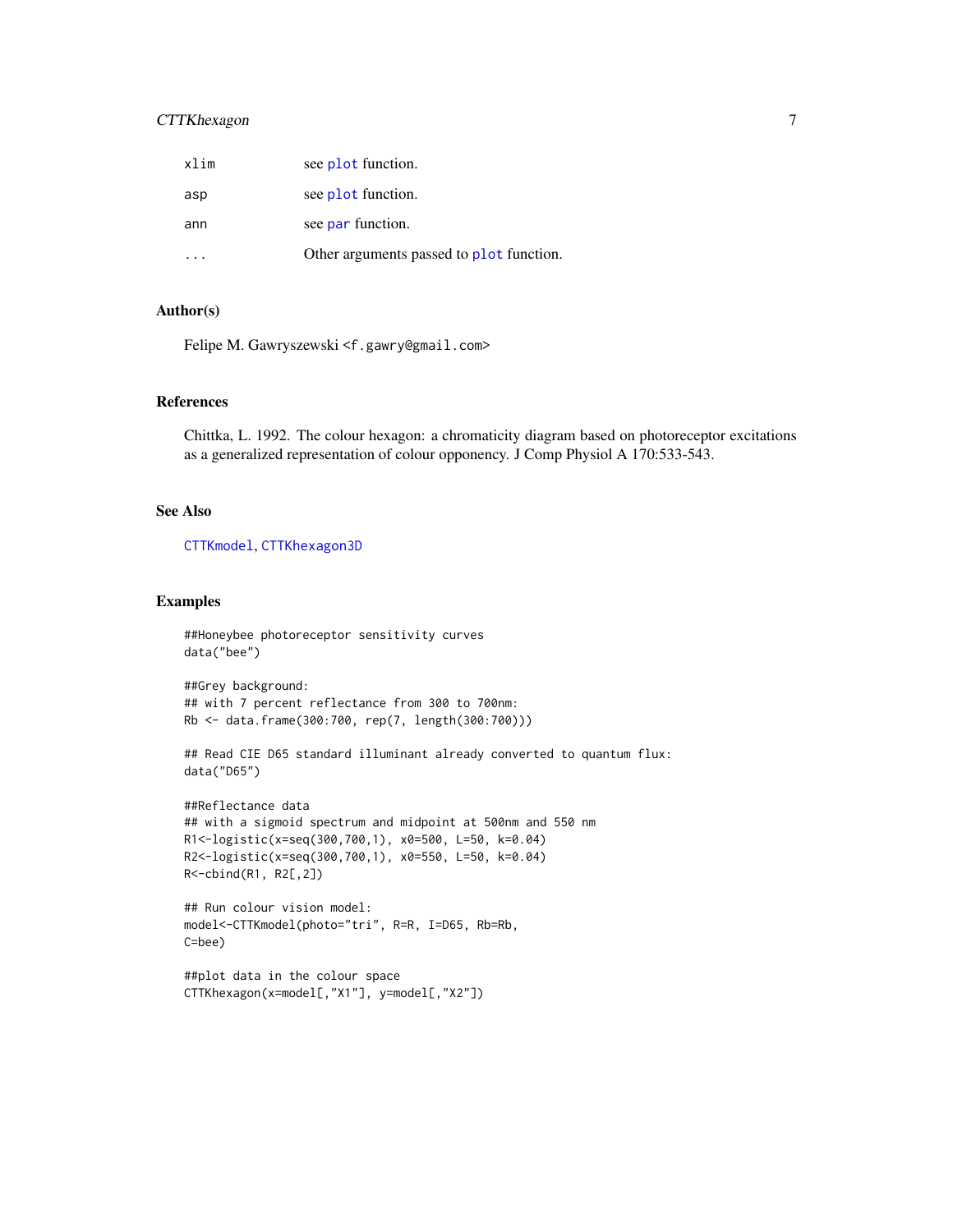<span id="page-7-1"></span><span id="page-7-0"></span>

# Description

Plots a hexagonal trapezohedron representing Chittka (1992) colour space for tetrachromatic animals.

# Usage

```
CTTKhexagon3D(x, y, z, s,col = "red", f,col = "black",vnames = c("E1","E2","E3","E4"), type = "p",
              radius = 0.01, add = F, xlab = "", ylab = "", zlab = "",
             box = F, axes = F, ylim = c(-1, 1), xlim = c(-1, 1),
              zlim = c(-1,1), aspect = T, ...)
```
# Arguments

| x      | x coordinate of points to be plotted             |
|--------|--------------------------------------------------|
| У      | y coordinate of points to be plotted             |
| z      | z coordinate of points to be plotted             |
| s.col  | Colour to be used for plotted items. See plot3d. |
| f.col  | Colour of tetrahedron lines. See plot3d.         |
| vnames | Vector names.                                    |
| type   | see plot3d function.                             |
| radius | see plot3d function.                             |
| add    | see plot3d function.                             |
| xlab   | see plot3d function.                             |
| ylab   | see plot3d function.                             |
| zlab   | see plot3d function.                             |
| box    | see plot3d function.                             |
| axes   | see plot3d function.                             |
| ylim   | see plot3d function.                             |
| xlim   | see plot3d function.                             |
| zlim   | see plot3d function.                             |
| aspect | see plot3d function.                             |
| .      | Other arguments passed to function plot3d.       |
|        |                                                  |

# Author(s)

Felipe M. Gawryszewski <f.gawry@gmail.com>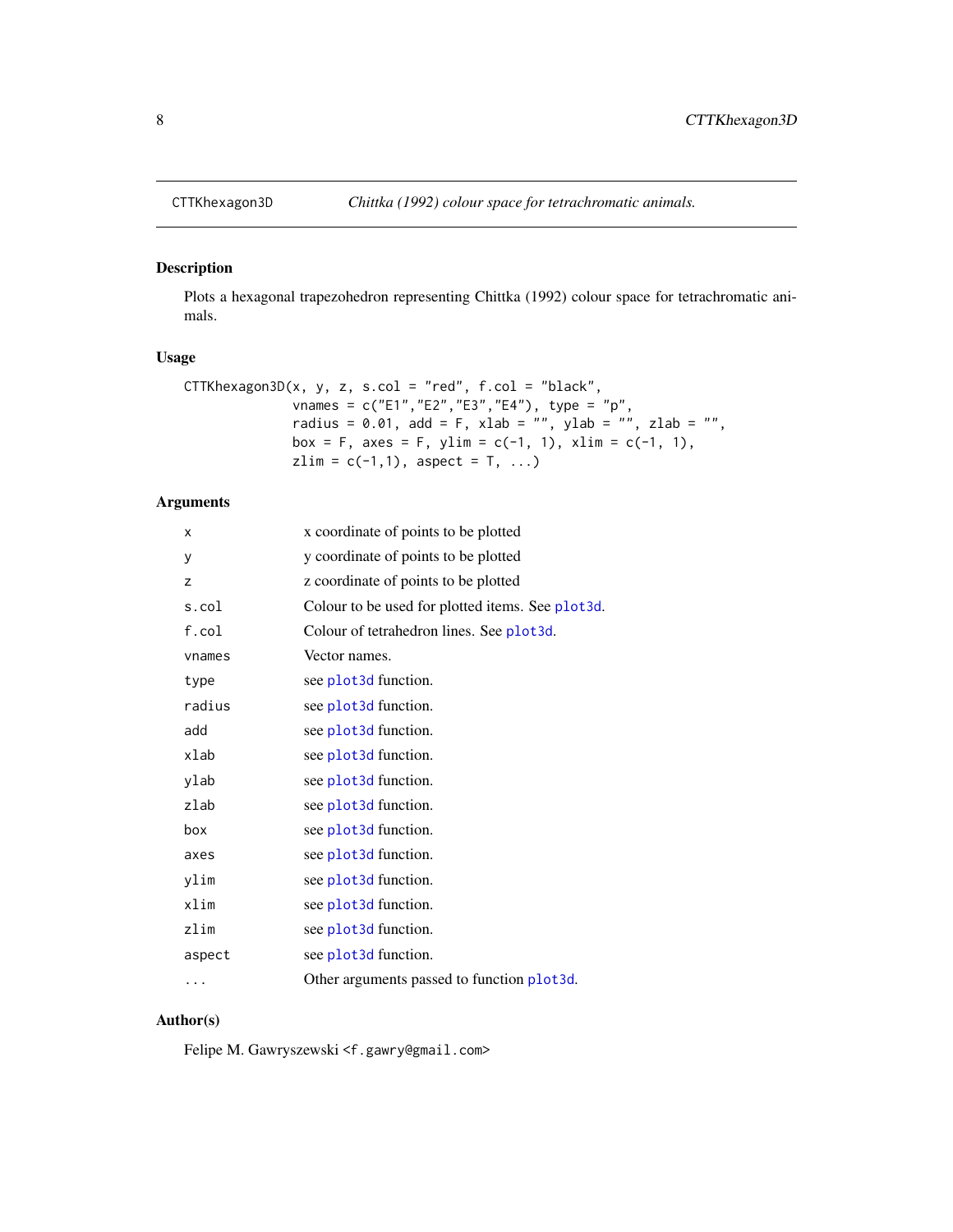#### <span id="page-8-0"></span>CTTKmodel 9

# References

Chittka, L. 1992. The colour hexagon: a chromaticity diagram based on photoreceptor excitations as a generalized representation of colour opponency. J Comp Physiol A 170, 533-543.

Thery, M., and J. Casas. 2002. Predator and prey views of spider camouflage. Nature 415, 133-133.

# See Also

[CTTKmodel](#page-8-1), [CTTKhexagon](#page-5-1)

# Examples

```
## Not run:
CTTKhexagon3D(x=0,y=0,z=0)
```
## End(Not run)

<span id="page-8-1"></span>CTTKmodel *Chittka (1992) colour vision models*

#### Description

Chittka (1992) colour hexagon extended to animals with any number of photoreceptors.

# Usage

CTTKmodel(photo=ncol(C)-1, R, I, Rb, C, interpolate=TRUE, nm=seq(300,700,1))

# Arguments

| photo        | Number of photoreceptor types. Model accepts any number of photoreceptor<br>types (>=2). For instance, dichromatic: photo=2; trichromatic: photo=3; tetra-<br>chromatic: photo=4, etc. Default gets number of photoreceptor types from C<br>argument. |
|--------------|-------------------------------------------------------------------------------------------------------------------------------------------------------------------------------------------------------------------------------------------------------|
| R            | Reflectance of observed objects. A data frame with first column corresponding<br>to wavelength values and following columns with reflectance values. R must be<br>in the same scale as Rb (percentage or proportion).                                 |
| $\mathsf{T}$ | Irradiance spectrum. A data frame with two columns only: first column corre-<br>sponding to wavelength values and second column with irradiance values. Irra-<br>diance values must be in quantum flux units.                                         |
| <b>Rb</b>    | Background reflectance. A data frame with two columns only: first column<br>corresponding to wavelength values and second column with reflectance values.<br>Rb must be in the same scale as R (percentage or proportion).                            |
| C            | Photoreceptor sensitivity curves, from lowest to longest lambda-max. A data<br>frame: first column corresponding to wavelength values and following columns<br>with photoreceptor sensitivity values (see function photor).                           |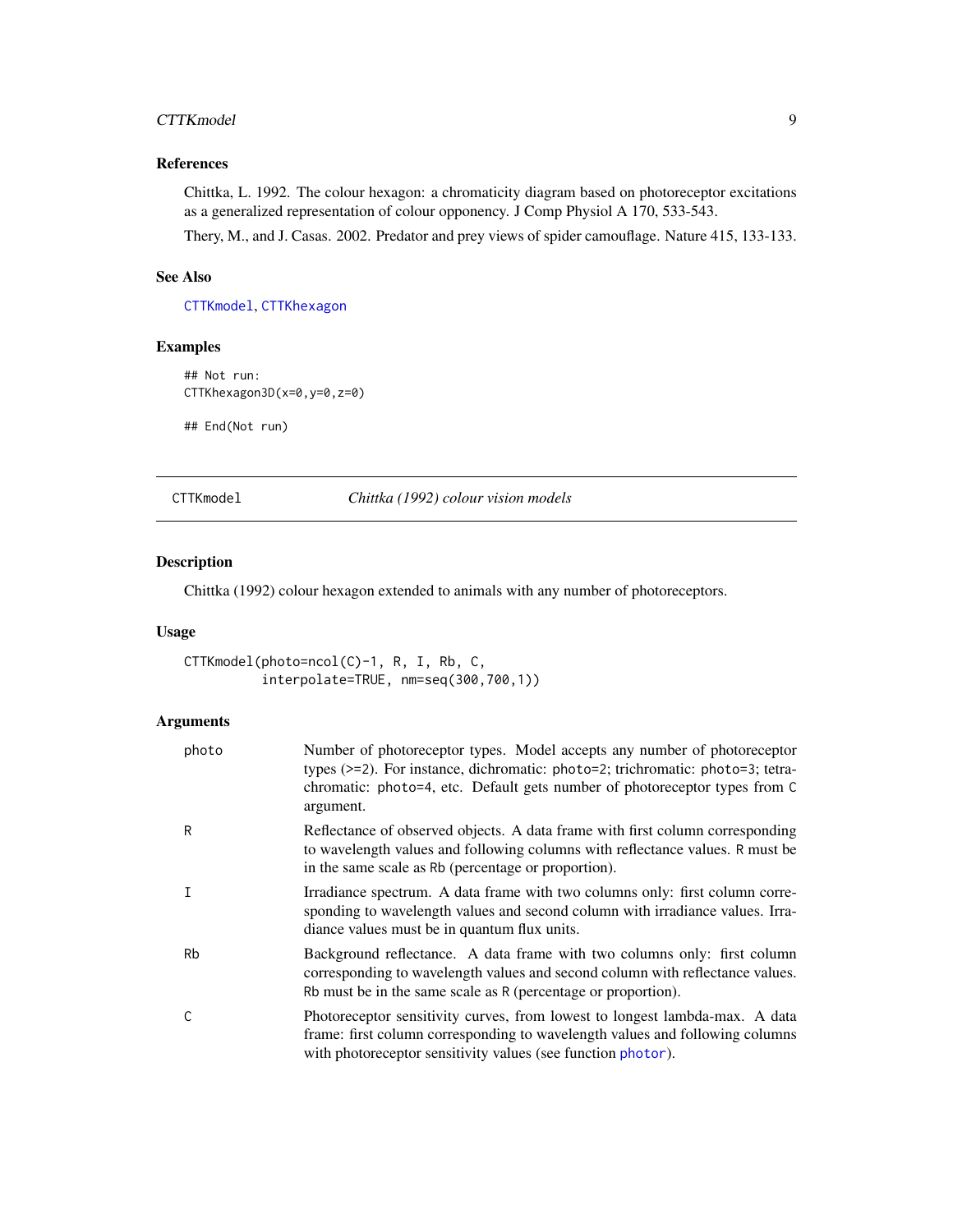<span id="page-9-0"></span>

| interpolate | Whether data files should be interpolated before further calculations. See approx.           |
|-------------|----------------------------------------------------------------------------------------------|
| nm          | A sequence of numeric values specifying where interpolation is to take place.<br>See approx. |

# Details

The original model is available for trichromatic animals only. Thery and Casas (2002) derived a version for tetrachromatic animals which is implemented here. In colourvision, the model was extended to any number of photoreceptors based on Pike (2012) formula. The colour hexagon in Chittka (1992) has a vector of length  $= 1.0$  The chromaticity coordinates in colour vision preserve the same vector length.

Photoreceptor outputs  $(E_i)$  are calculated by:

$$
E_i = \frac{q_i}{q_i + 1}
$$

where  $q_i$  is given by [Qr](#page-24-1).

Then, for thrichromatic vision, coordinates in the colour space are found by (Chittka 1992):

$$
X_1 = \frac{\sqrt{3}}{2}(E_3 - E_1)
$$
  

$$
X_2 = E_2 - \frac{1}{2}(E_1 + E_3)
$$

For tetrachromatic vision (Thery and Casas 2002):

$$
X_1 = \frac{\sqrt{3}\sqrt{2}}{3}(E_3 - E_4)
$$

$$
X_2 = E_1 - \frac{1}{3}(E_2 + E_3 + E_4)
$$

$$
X_3 = \frac{2\sqrt{2}}{3}(\frac{1}{2}(E_3 + E_4) - E_2)
$$

Then, for a pentachromatic animal following the same vector length:

$$
X_1 = \frac{5}{2\sqrt{2}\sqrt{5}} (E_2 - E_1)
$$

$$
X_2 = \frac{5\sqrt{2}}{2\sqrt{3}\sqrt{5}} (E_3 - \frac{E_1 + E_2}{2})
$$

$$
X_3 = \frac{5\sqrt{3}}{4\sqrt{5}} (E_4 - \frac{E_1 + E_2 + E_3}{3})
$$

$$
X_4 = E_5 - \frac{E_1 + E_2 + E_3 + E_4}{4}
$$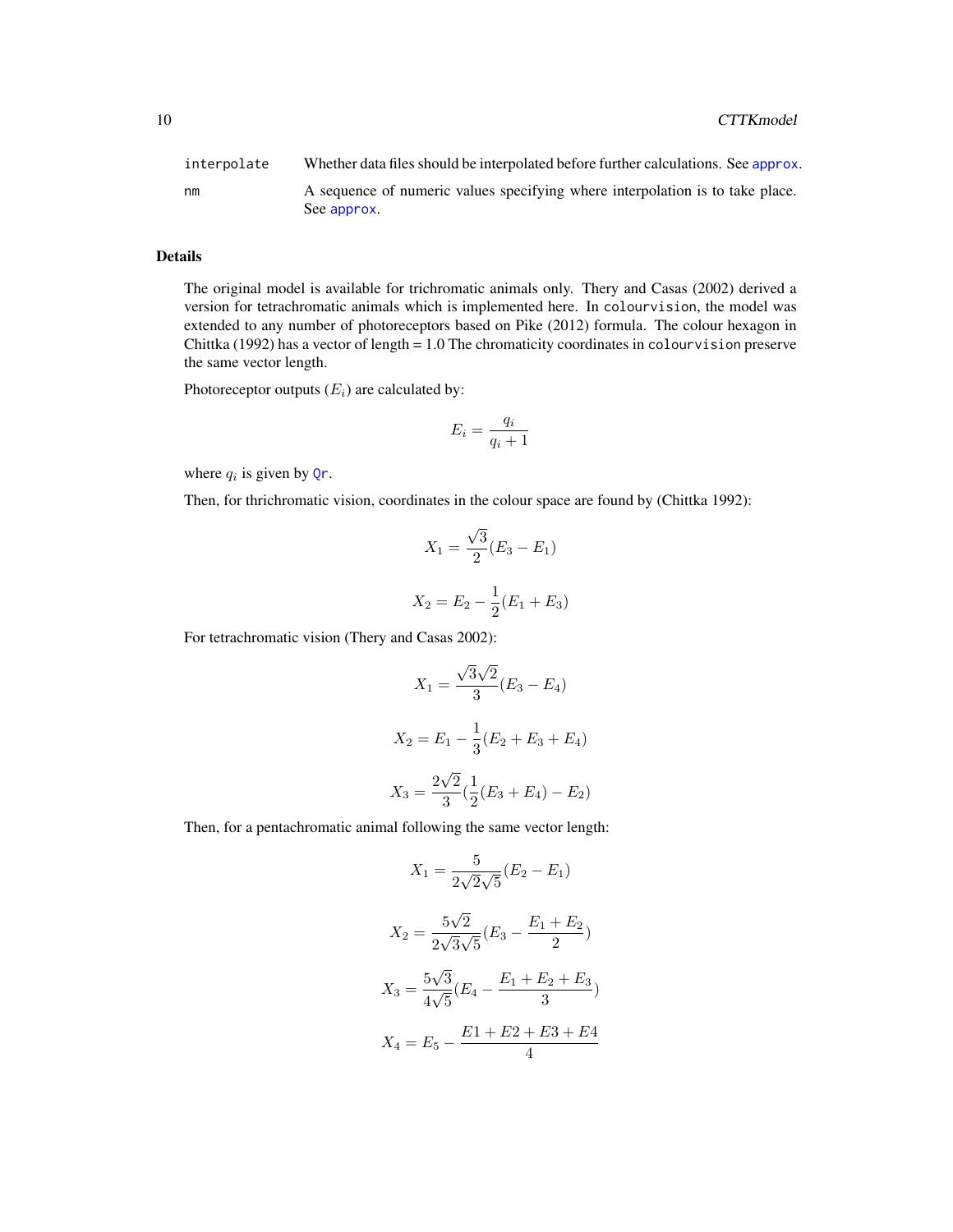#### <span id="page-10-0"></span>CTTKmodel 11

### Value

| Ori    | Photoreceptor photon catch values after the von Kries transformation (see func-<br>$\[\text{tion } \mathsf{Or} \]$ .                                    |
|--------|---------------------------------------------------------------------------------------------------------------------------------------------------------|
| Еi     | Photoreceptor output values. Values can vary from 0 to 1.                                                                                               |
| Хi     | Coordinates in the colour space.                                                                                                                        |
| deltaS | Euclidian distance to the origin of the colour space. It represents the con-<br>spicouness of the stimulus $(R)$ in relation to the background $(Rb)$ . |

# Author(s)

Felipe M. Gawryszewski <f.gawry@gmail.com>

#### References

Chittka, L. 1992. The colour hexagon: a chromaticity diagram based on photoreceptor excitations as a generalized representation of colour opponency. J Comp Physiol A 170:533-543.

Pike, T.W. 2012. Generalised chromaticity diagrams for animals with n-chromatic colour vision. Journal of Insect Behavior 255: 277-286.

Thery, M., and J. Casas. 2002. Predator and prey views of spider camouflage. Nature 415:133-133.

#### See Also

[CTTKhexagon](#page-5-1), [CTTKhexagon3D](#page-7-1), [photor](#page-19-1), [RNLmodel](#page-26-1), [EMmodel](#page-11-1)

#### Examples

```
##Photoreceptor sensitivity curves
##with lambda max at 350nm, 450nm and 550nm:
C<-photor(lambda.max=c(350,450,550))
## Grey background
## with 10 percent reflectance from 300 to 700nm:
Rb <- data.frame(300:700, rep(10, length(300:700)))
## Read CIE D65 standard illuminant
data("D65")
## Reflectance data
## with a sigmoid spectrum and midpoint at 500nm
R<-logistic(x=seq(300,700,1), x0=500, L=50, k=0.04)
## Run model
model<-CTTKmodel(photo=3, R=R, I=D65,
    Rb=Rb, C=C)
#plot
plot(model)
```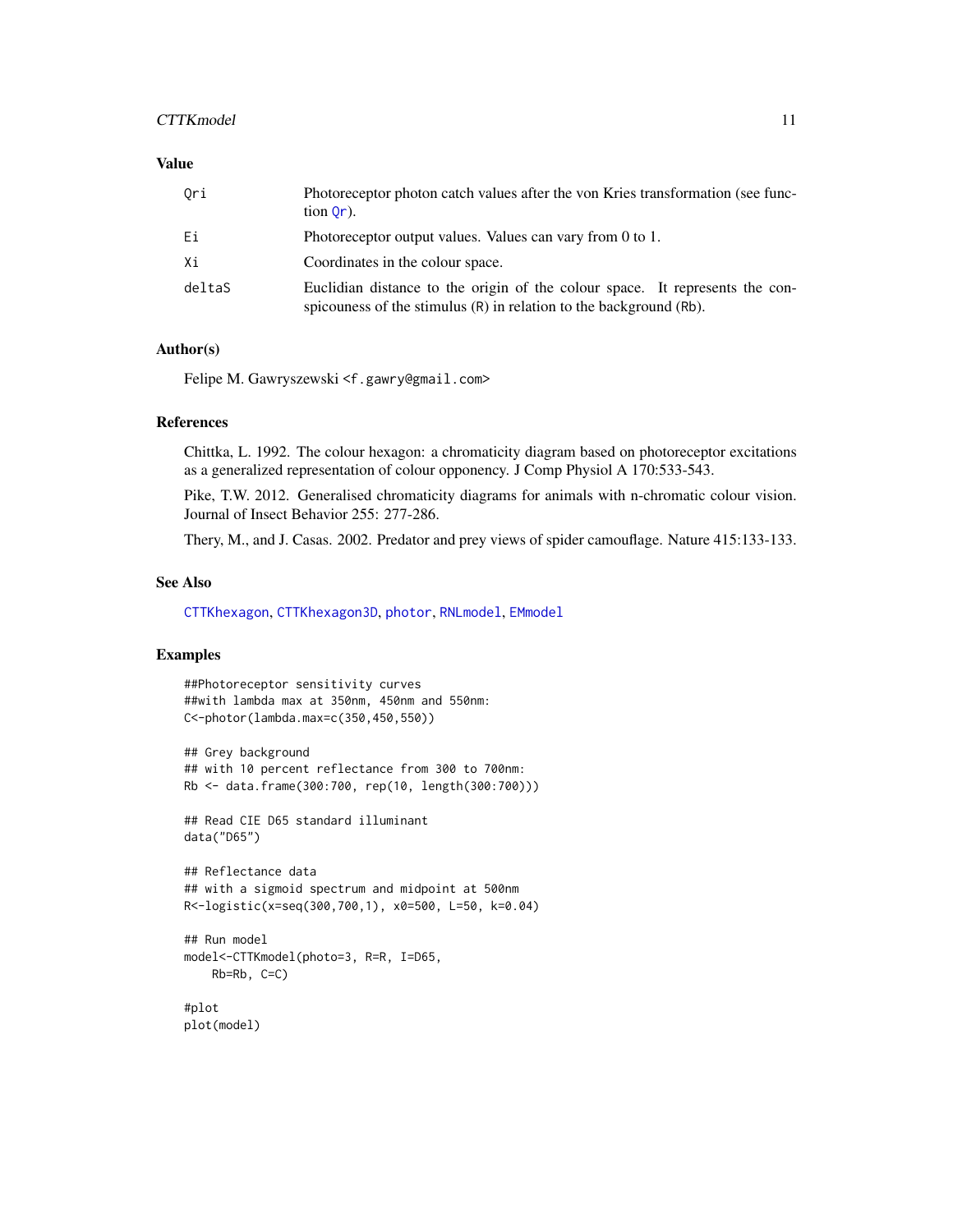# <span id="page-11-0"></span>Description

CIE Standard Illuminant D65. Datum has already been converted to quantum flux (umol/m2/s) and therefore can be used in colour vision models directly.

#### Usage

data("D65")

#### Format

A data frame with 107 observations on the following 2 variables.

l.nm a numeric vector

Standard.Illuminant.D65 a numeric vector

#### Source

[http://www.cie.co.at/index.php/LEFTMENUE/index.php?i\\_ca\\_id=298](http://www.cie.co.at/index.php/LEFTMENUE/index.php?i_ca_id=298)

# Examples

data("D65") plot(D65, type="l")

<span id="page-11-1"></span>EMmodel *Endler and Mielke (2005) colour vision model*

# Description

Endler and Mielke (2005) colour vision model extended to animals with any number of photoreceptors.

#### Usage

```
EMmodel(photo = ncol(C)-1, type="length", R, I, Rb, C,
        interpolate=TRUE, nm=seq(300,700,1))
```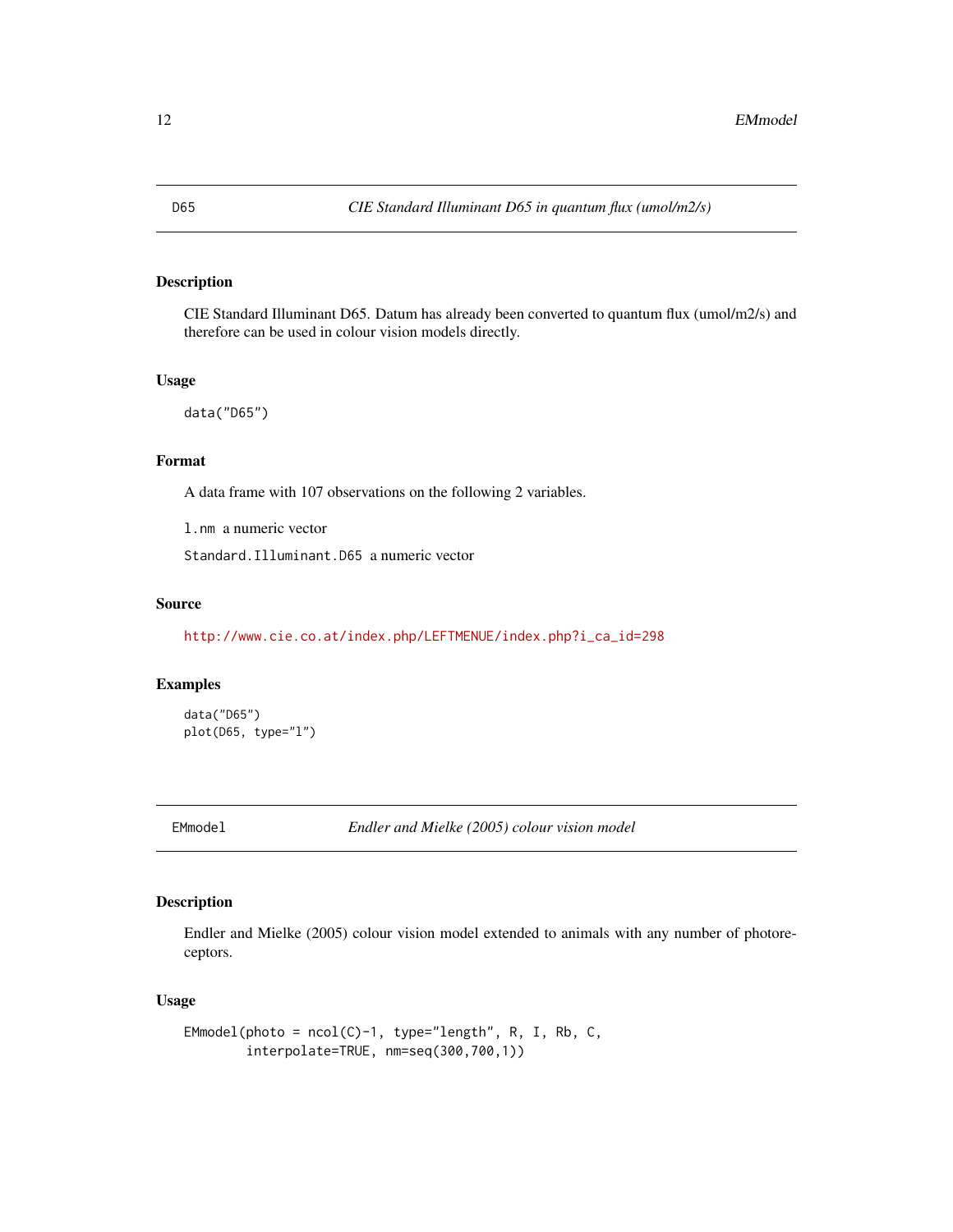#### <span id="page-12-0"></span>EMmodel and the state of the state of the state of the state of the state of the state of the state of the state of the state of the state of the state of the state of the state of the state of the state of the state of th

# Arguments

| photo          | Number of photoreceptor types. Model accepts any number of photoreceptor<br>types (>=2). For instance, dichromatic: photo=2; trichromatic: photo=3; tetra-<br>chromatic: photo=4, etc. Default gets number of photoreceptor types from C<br>argument. |
|----------------|-------------------------------------------------------------------------------------------------------------------------------------------------------------------------------------------------------------------------------------------------------|
| type           | Whether the colour space should be built with a fixed vector length (type="length"),<br>or a fixed edge length (distance between vertices; type="edge").                                                                                              |
| R              | Reflectance of observed objects. A data frame with first column corresponding<br>to wavelength values and following columns with reflectance values. R must be<br>in the same scale as Rb (percentage or proportion).                                 |
| Ι              | Irradiance spectrum. A data frame with two columns only: first column corre-<br>sponding to wavelength values and second column with irradiance values. Irra-<br>diance values must be in quantum flux units.                                         |
| <b>Rb</b>      | Background reflectance. A data frame with two columns only: first column<br>corresponding to wavelength values and second column with reflectance values.<br>Rb must be in the same scale as R (percentage or proportion).                            |
| C              | Photoreceptor sensitivity curves, from lowest to longest lambda-max. A data<br>frame: first column corresponding to wavelength values and following columns<br>with photoreceptor sensitivity values (see function photor).                           |
| interpolate    | Whether data files should be interpolated before further calculations. See approx.                                                                                                                                                                    |
| n <sub>m</sub> | A sequence of numeric values specifying where interpolation is to take place.<br>See approx.                                                                                                                                                          |

# Details

The original model is available for tetrachromatic animals only. In colourvision, the model was extended to any number of photoreceptors based on Pike (2012) formula.

First, relative quantum catches are log-transformed:

$$
f_i = \ln q_i
$$

where  $q_i$  is the relative quantum catch of photoreceptor type i, given by  $Qr$ . The model uses only relative output values, so that photoreceptor outputs are given by:

$$
E_i = \frac{f_i}{\sum_{i=1}^n f_i}
$$

For tetrachromatic vision (Endler and Mielke 2005):

$$
X1 = \sqrt{\frac{3}{2}} \left( \frac{1 - 2E_2 - E_3 - E_1}{2} \right)
$$

$$
X2 = \frac{-1 + 3E_3 + E_1}{2\sqrt{2}}
$$

$$
X3 = E_1 - \frac{1}{4}
$$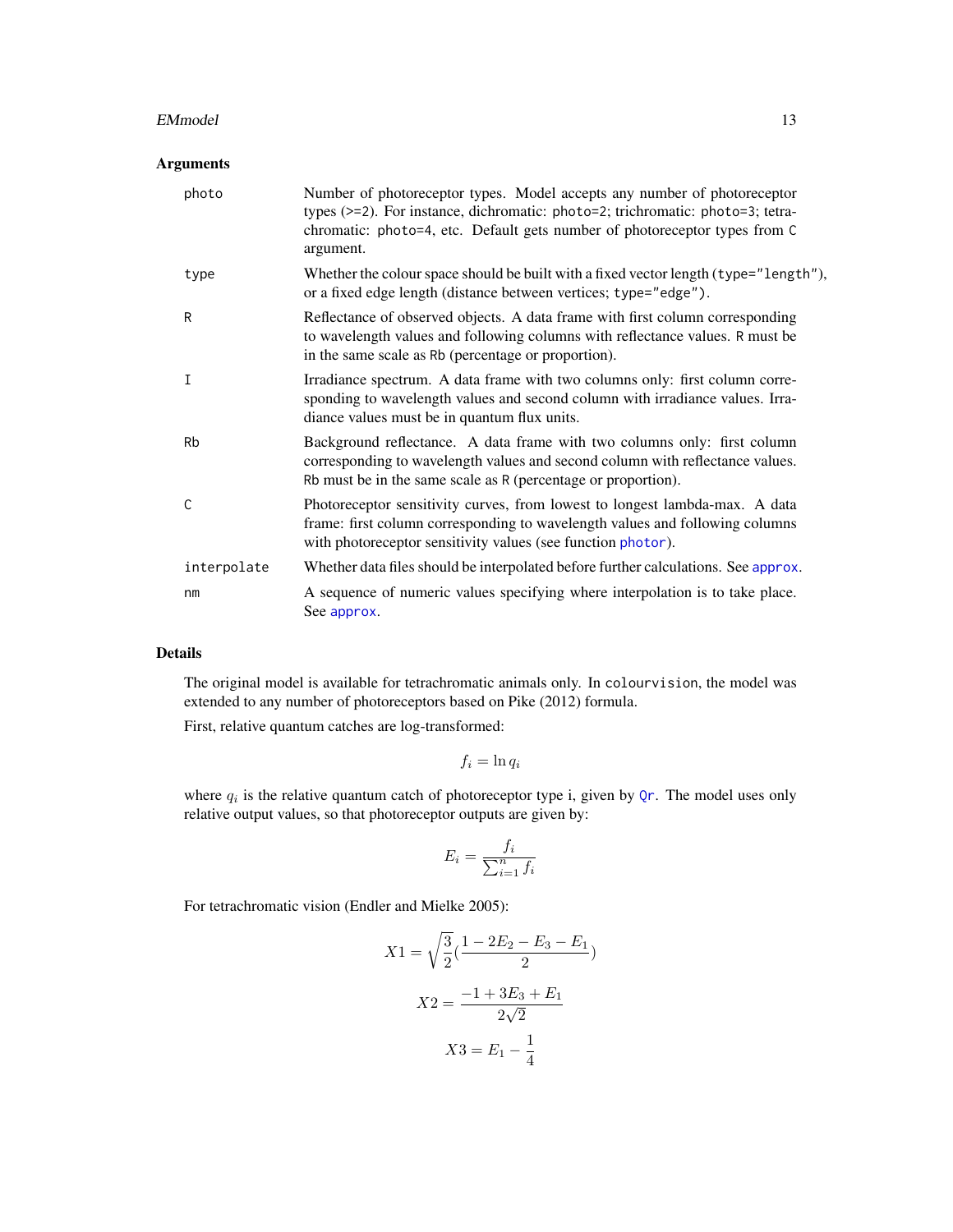<span id="page-13-0"></span>Tetrachromatic chromaticity diagram (tetrahedron) in Endler and Mielke (2005) has a vector of length  $= 0.75$  and and edge length  $=$  sqrt( $3/2$ ). The chromaticity coordinates for other colour spaces may preserve either the same vector length or edge length.

For instance, for dichromatic vision coordinate (X1) in the colour space preserving the same vector length is found by:

$$
X1 = \frac{3}{4}(E_2 - E_1)
$$

Whereas for thrichromatic vision coordinates (X1 and X2) are found by:

$$
X1 = \frac{3\sqrt{3}}{8}(E_2 - E_1)
$$

$$
X2 = \frac{3}{4}(E_3 - \frac{E_2 + E_1}{2})
$$

# Value

| Ori    | Photoreceptor photon catch values after the von Kries transformation (see func-<br>$\[\text{tion } \mathsf{Or} \]$ .                                                          |
|--------|-------------------------------------------------------------------------------------------------------------------------------------------------------------------------------|
| Еi     | Photoreceptor outputs after convertion to relative values.                                                                                                                    |
| Хi     | Coordinates in the colour space.                                                                                                                                              |
| deltaS | Euclidian distance to the origin of the colour space. It represents the con-<br>spicouness of the stimulus (R) in relation to the background (Rb). Maximum<br>value is $0.75$ |

#### Author(s)

Felipe M. Gawryszewski <f.gawry@gmail.com>

#### References

Endler, J. A., and P. Mielke. 2005. Comparing entire colour patterns as birds see them. Biol J Linn Soc 86:405-431.

Pike, T.W. 2012. Generalised chromaticity diagrams for animals with n-chromatic colour vision. Journal of Insect Behavior 255: 277-286.

### See Also

[EMtriangle](#page-15-1), [EMtetrahedron](#page-14-1), [photor](#page-19-1), [CTTKmodel](#page-8-1), [RNLmodel](#page-26-1)

#### Examples

```
##Photoreceptor sensitivity curves
##with lambda max at 350nm, 450nm and 550nm:
C<-photor(lambda.max=c(350,450,550))
```
##Gray background ##with 7 percent reflectance from 300 to 700nm: Rb <- data.frame(300:700, rep(7, length(300:700)))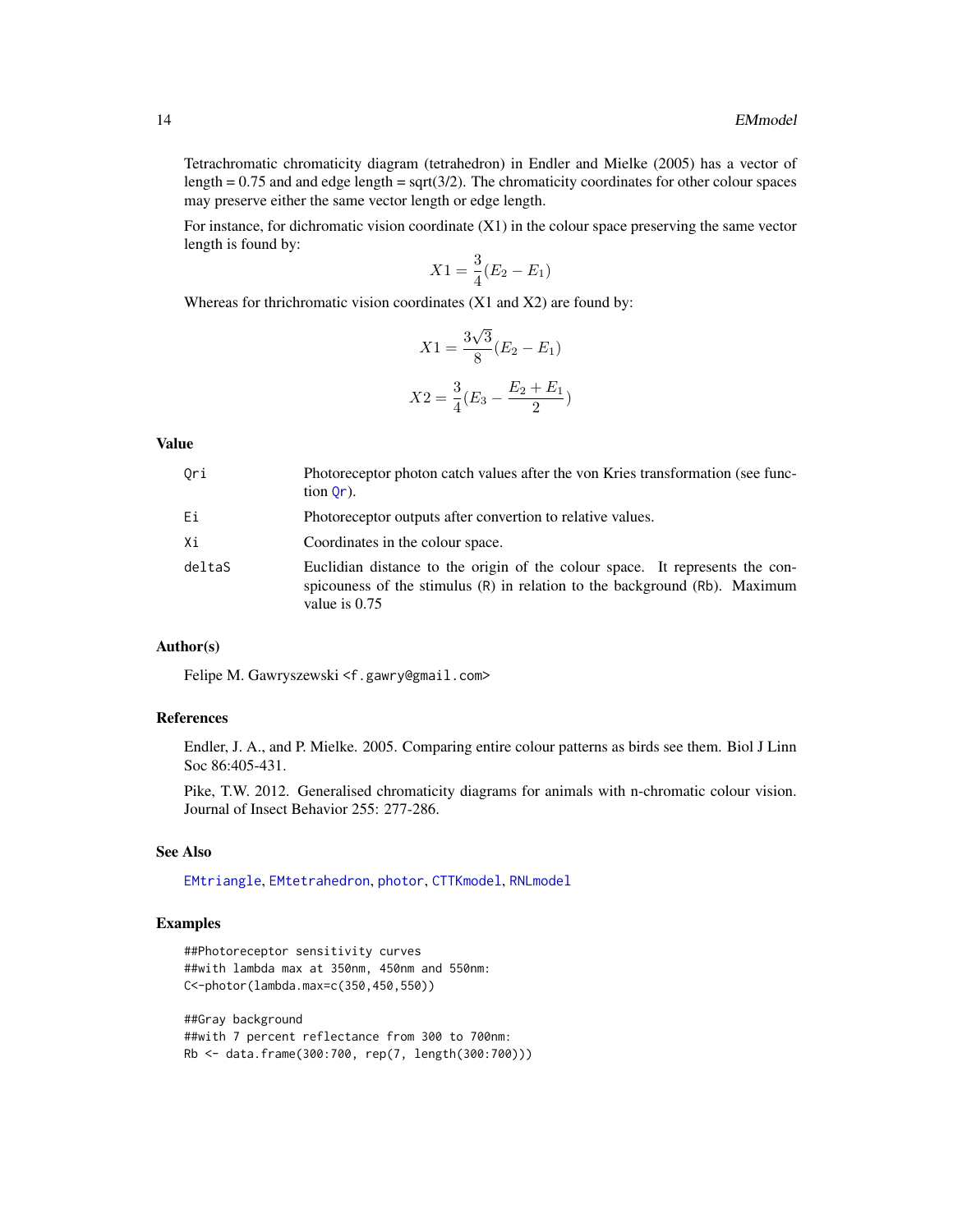# <span id="page-14-0"></span>EMtetrahedron 15

```
## Read CIE D65 standard illuminant
data("D65")
##Reflectance data
## with a sigmoid spectrum and midpoint at 500nm and 550 nm
R1<-logistic(x=seq(300,700,1), x0=500, L=50, k=0.04)
R2<-logistic(x=seq(300,700,1), x0=550, L=50, k=0.04)
R<-cbind(R1, R2[,2])
R[,2]<-R[,2]+10
R[,3]<-R[,3]+10
## Run model
model<-EMmodel(photo=3, type="edge",
       R=R, I=D65, Rb=Rb, C=C)
plot(model)
```
<span id="page-14-1"></span>EMtetrahedron *Endler and Mielke (2005) tetrahedron colour space*

### Description

Plots Endler and Mielke (2005) tetrahedron colour space for tetrachromatic animals.

#### Usage

```
Entetrahedron(x, y, z, s,col = "red", f,col = "black",vnames = c("u", "s", "m", "l"), type = "p",
             radius = 0.01, add = F, xlab = ",
             ylab = "", zlab = "", box = F, axes = F,
             ylim = c(-0.75, 0.75), xlim = c(-0.75, 0.75),zlim = c(-0.75, 0.75), aspect = T,
             mar = c(1, 1, 1, 1), ...
```
#### Arguments

| $\mathsf{x}$   | x coordinate of points to be plotted             |
|----------------|--------------------------------------------------|
| y              | y coordinate of points to be plotted             |
| $\overline{z}$ | z coordinate of points to be plotted             |
| s.col          | Colour to be used for plotted items. See plot3d. |
| $f$ .col       | Colour of tetrahedron lines. See plot3d.         |
| vnames         | Vector names.                                    |
| type           | see plot3d function.                             |
| radius         | see plot3d function.                             |
| add            | see plot3d function.                             |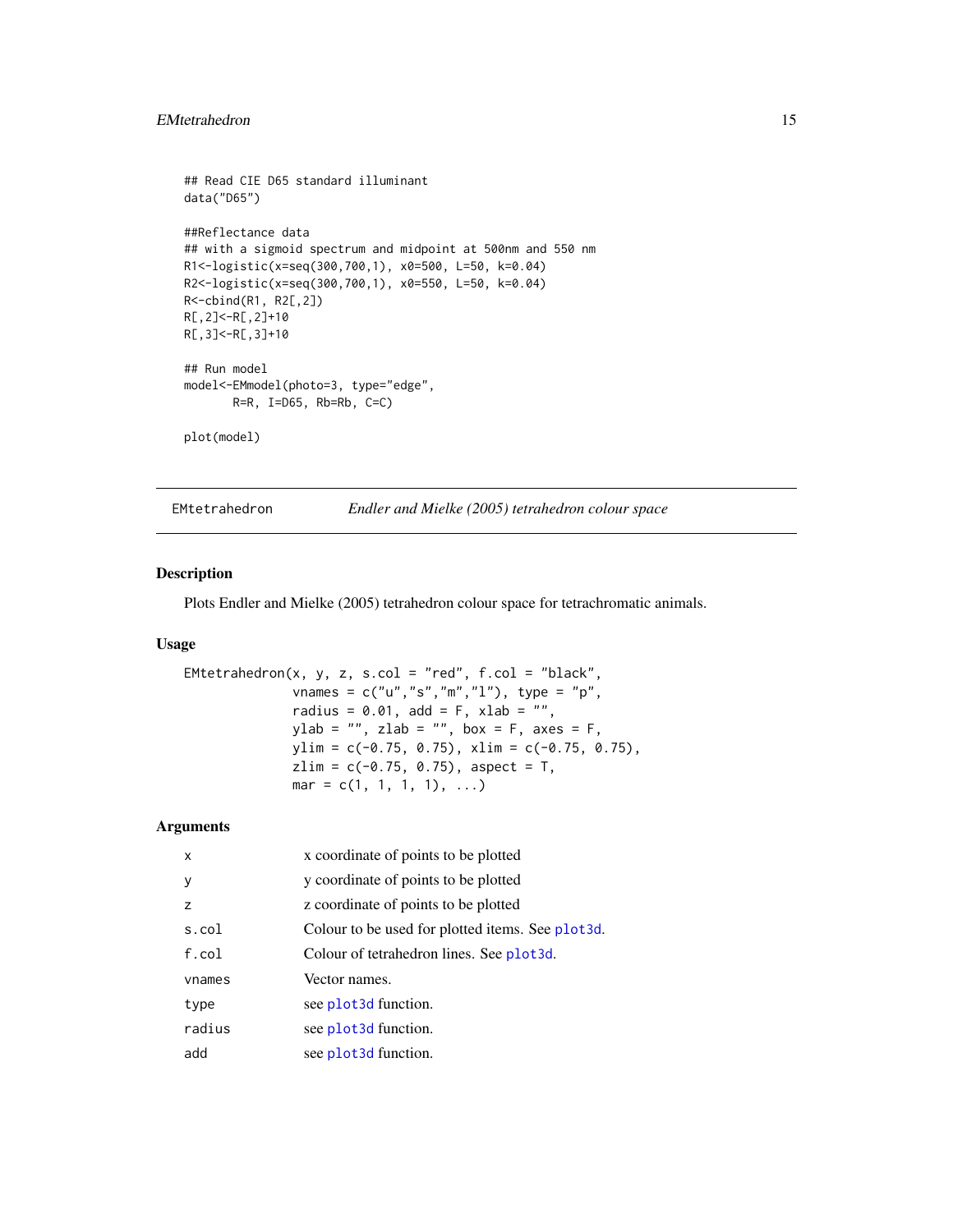<span id="page-15-0"></span>

| xlab   | see plot3d function.                       |
|--------|--------------------------------------------|
| ylab   | see plot3d function.                       |
| zlah   | see plot3d function.                       |
| box    | see plot3d function.                       |
| axes   | see plot3d function.                       |
| ylim   | see plot3d function.                       |
| xlim   | see plot3d function.                       |
| zlim   | see plot3d function.                       |
| aspect | see plot3d function.                       |
| mar    | see plot3d function.                       |
|        | Other arguments passed to function plot3d. |
|        |                                            |

#### Author(s)

Felipe M. Gawryszewski <f.gawry@gmail.com>

# References

Endler, J. A., and P. Mielke. 2005. Comparing entire colour patterns as birds see them. Biol J Linn Soc 86:405-431.

# See Also

[EMtriangle](#page-15-1), [EMmodel](#page-11-1)

## Examples

```
## Not run:
EMtetrahedron(x=0,y=0,z=0)
```
## End(Not run)

<span id="page-15-1"></span>EMtriangle *Endler and Mielke (2005) triangle colour space*

# Description

Plots a triangle colour space for trichromatic Endler and Mielke (2005) colour vision models.

#### Usage

```
EMtriangle(x, y, type=c("length","edge"), vnames=c("u","s","m"),
          ylim=c(-0.9,0.9), xlim=c(-0.9,0.9),
          pch=16, bty="n",yaxt="n",xaxt="n",
           col="black", asp=1, ann=FALSE, ...)
```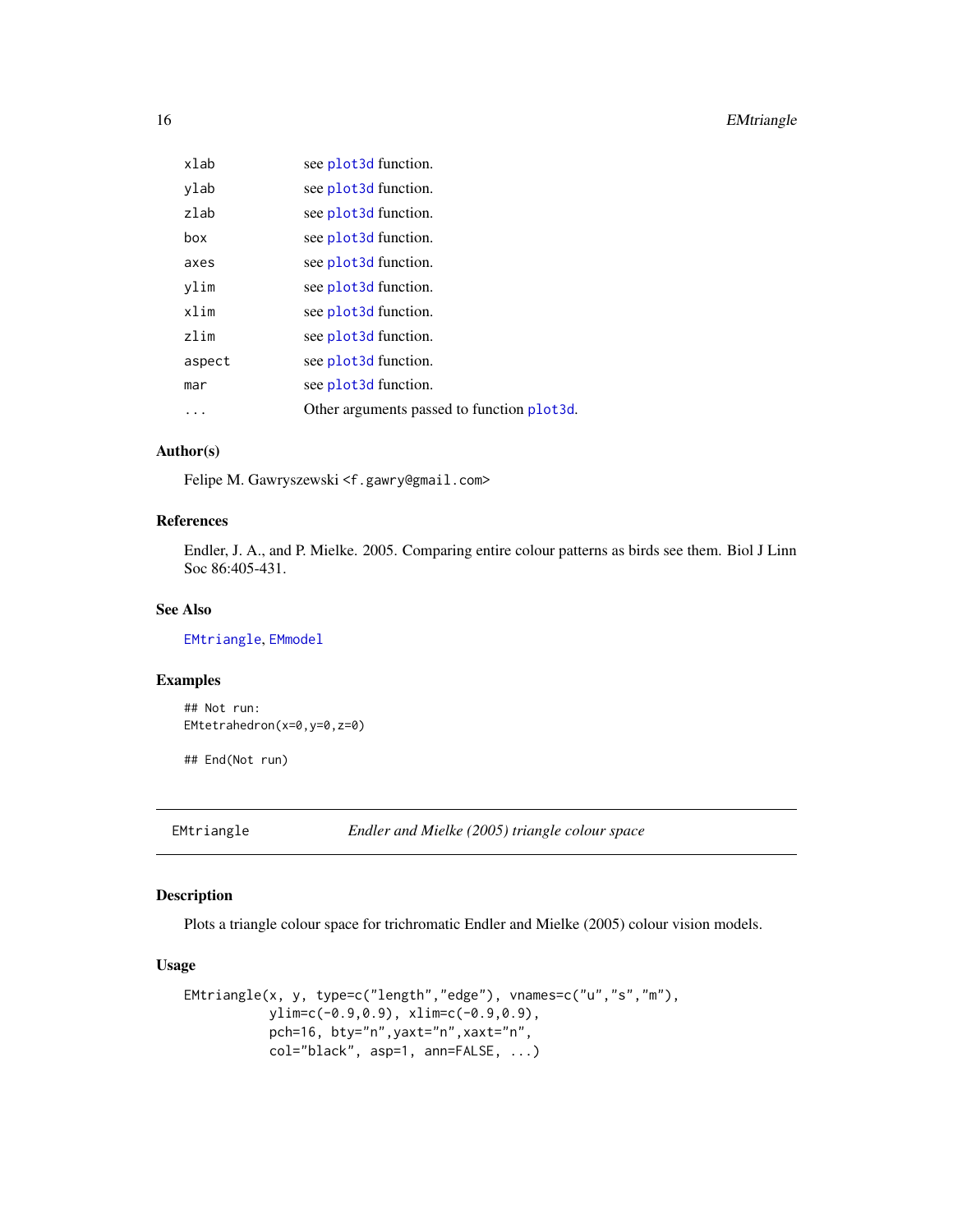# <span id="page-16-0"></span>EMtriangle 17

#### Arguments

| X      | x-coordinate                                                                                                                |
|--------|-----------------------------------------------------------------------------------------------------------------------------|
| У      | y-coordinate                                                                                                                |
| type   | Whether the colour space should be built with a fixed vector length, or a fixed<br>edge length (distance between vertices). |
| vnames | Vector names                                                                                                                |
| ylim   | see plot function.                                                                                                          |
| xlim   | see plot function.                                                                                                          |
| pch    | see par function.                                                                                                           |
| bty    | see par function.                                                                                                           |
| yaxt   | see par function.                                                                                                           |
| xaxt   | see par function.                                                                                                           |
| col    | see par function.                                                                                                           |
| asp    | see plot function.                                                                                                          |
| ann    | see par function.                                                                                                           |
| .      | Other arguments passed to plot.                                                                                             |

# Details

The original model is available for tetrachromatic animals only. Trichromatic version is implemented in colourvision based on Pike (2012) formula. The triangle is built either with a vector length =  $0.75$  or a edge length =  $sqrt(3/2)$ , to match the tetrahedron proposed by Endler and Mielke (2005). Doris Gomez derived a trichromatic version which is available in softaware AVI-COL (Gomez, 2006) and was previously implemented here (colouvision  $v\theta$ .1), but was removed because the triangle does not have a size compatiple with the tetrahedron.

#### Author(s)

Felipe M. Gawryszewski <f.gawry@gmail.com>

#### References

Endler, J. A., and P. Mielke. 2005. Comparing entire colour patterns as birds see them. Biol J Linn Soc 86:405-431.

Pike, T.W. 2012. Generalised chromaticity diagrams for animals with n-chromatic colour vision. Journal of Insect Behavior 255: 277-286.

Gomez, D. 2006. AVICOL, a program to analyse spectrometric data. Last update october 2011. Free executable available at:

<http://sites.google.com/site/avicolprogram/> or from the author at <dodogomez@yahoo.fr>

#### See Also

[EMtetrahedron](#page-14-1), [EMmodel](#page-11-1)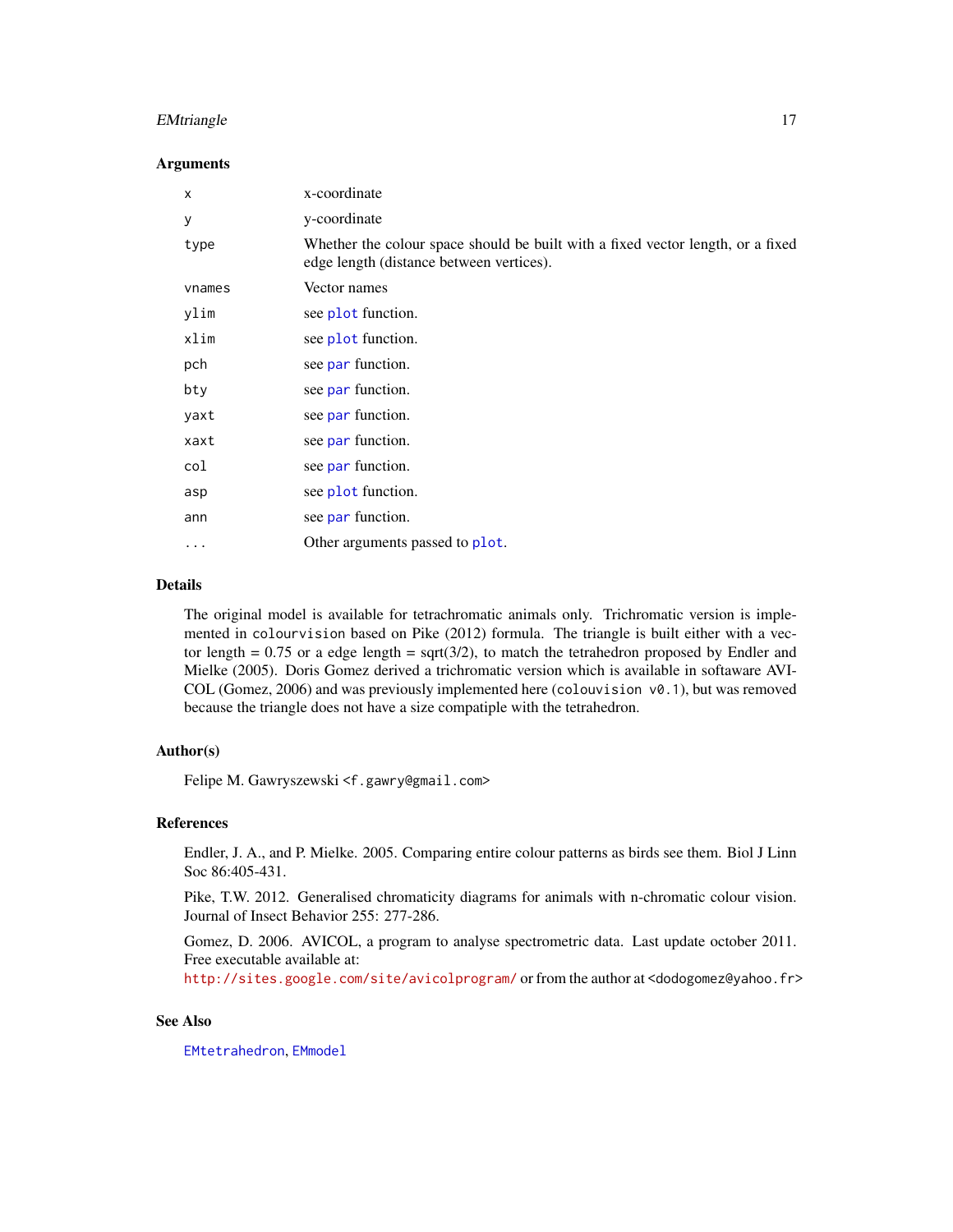# Examples

EMtriangle(x=0,y=0, pch=16, col="red")

energytoflux *Irradiance from energy to quantum units.*

# Description

Convert Irradiance datum from energy units (uW/cm2/nm) to quantum flux units (umol/m2/s)

#### Usage

energytoflux(datum)

### Arguments

datum A data frame with first column corresponding to wavelength values and second column with irradiance values. Irradiance values must be in energy units (uW/cm2/nm).

# Value

A data frame with first column corresponding to wavelength values and second column with irradiance values in umol/m2/s.

# Author(s)

Felipe M. Gawryszewski <f.gawry@gmail.com>

logistic *Logistic curve*

#### Description

Generates a logistic curve.

# Usage

 $logistic(x = seq(300, 700, 1), x0, L, k)$ 

# Arguments

| X            | Range.                 |
|--------------|------------------------|
| x0           | Midpoint value.        |
| $\mathbf{I}$ | Maximum value.         |
| k            | Steepness of the curve |

<span id="page-17-0"></span>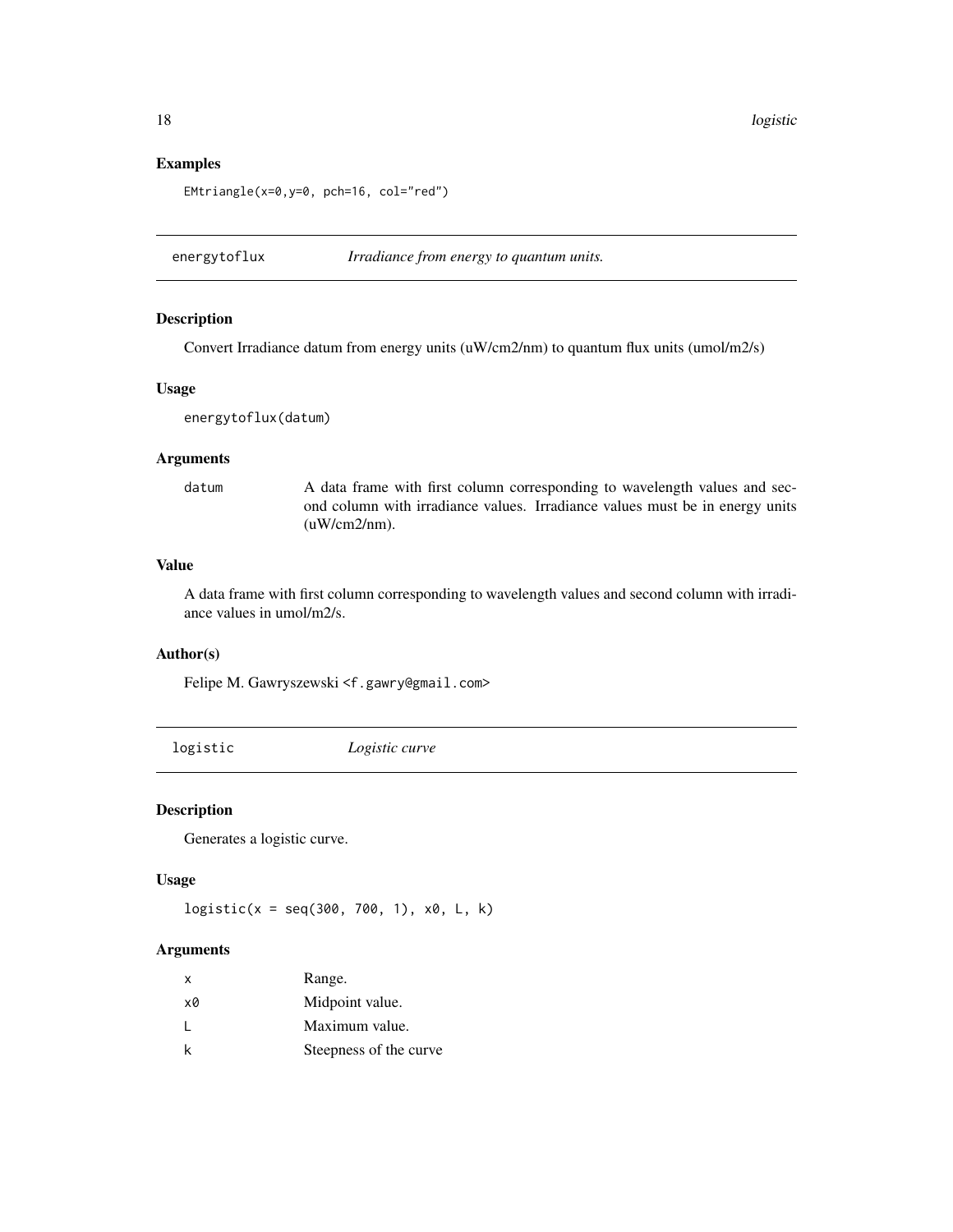#### <span id="page-18-0"></span>noise\_e 19

#### Author(s)

Felipe M. Gawryszewski <f.gawry@gmail.com>

# References

[https://en.wikipedia.org/wiki/Logistic\\_function](https://en.wikipedia.org/wiki/Logistic_function)

# Examples

```
l<-logistic(x=seq(300,700,1), x0=650, L=50, k=0.04)
plot(l, type="l")
```
noise\_e *Receptor noise*

#### Description

Receptor noise either provided by user or based on noise-to-signal ratio of a single photoreceptor and the relative abundance of photoreceptor in the retina. This function is used internally in Receptor Noise Limited models.

# Usage

noise\_e(noise, e, v, n)

#### Arguments

| noise        | Logical. Whether receptor noise is provided (noise $=$ TRUE) or calculated from<br>photoreceptor relative abundances (noise $=$ FALSE) |
|--------------|----------------------------------------------------------------------------------------------------------------------------------------|
| e            | Receptor noise of each photoreceptor type. It is used when noise = TRUE                                                                |
| $\mathsf{V}$ | Noise-to-signal ratio of a single photoreceptor.                                                                                       |
| n            | Relative abundance of the photoreceptor in the retina.                                                                                 |

#### Author(s)

Felipe M. Gawryszewski <f.gawry@gmail.com>

#### References

Vorobyev, M., and D. Osorio. 1998. Receptor noise as a determinant of colour thresholds. Proceedings of the Royal Society B 265:351-358.

# See Also

[RNLmodel](#page-26-1), [RNLthres](#page-29-1)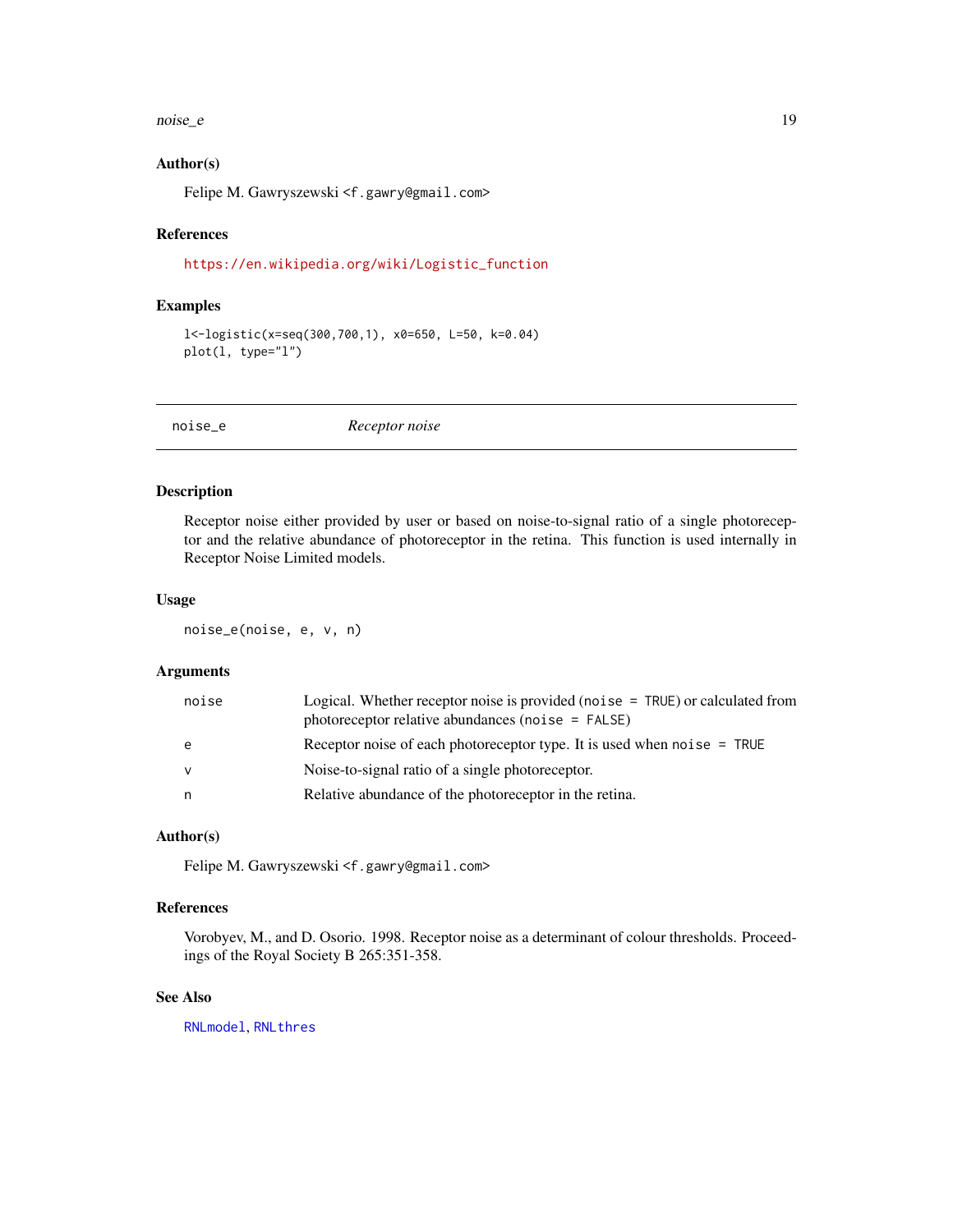<span id="page-19-1"></span><span id="page-19-0"></span>

# Description

Generates photoreceptor sensitivity spectra based on lambda-max values.

#### Usage

```
photor(lambda.max, lambda = seq(300, 700, 1), beta.band = FALSE)
```
# Arguments

| lambda.max | Vector with photoreceptor wavelength at maximum sensitivity values, in in-<br>creasing order. |
|------------|-----------------------------------------------------------------------------------------------|
| lambda     | Range and interval to calculate the sensitivity curves.                                       |
| beta.band  | Logical. Whether or not to include a beta-band in the sensitivity curve.                      |

#### Value

A data frame with first column corresponding to wavelength values and following columns with photoreceptor sensitivity values

# Author(s)

Felipe M. Gawryszewski <f.gawry@gmail.com>

# References

Govardovskii, V. I., N. Fyhrquist, T. Reuter, D. G. Kuzmin, and K. Donner. 2000. In search of the visual pigment template. Vis. Neurosci. 17:509-528.

# See Also

[CTTKmodel](#page-8-1), [EMmodel](#page-11-1), [RNLmodel](#page-26-1), [RNLthres](#page-29-1)

# Examples

```
## Generates photoreceptor sensitivity
## values with lambda max at 350nm, 450nm and 550nm:
C<-photor(lambda.max=c(350,450,550))
plot(C[,2]~C[,1], type="l", col="violet")
lines(C[,3]~C[,1], type="l", col="blue")
lines(C[,4]~C[,1], type="l", col="green")
```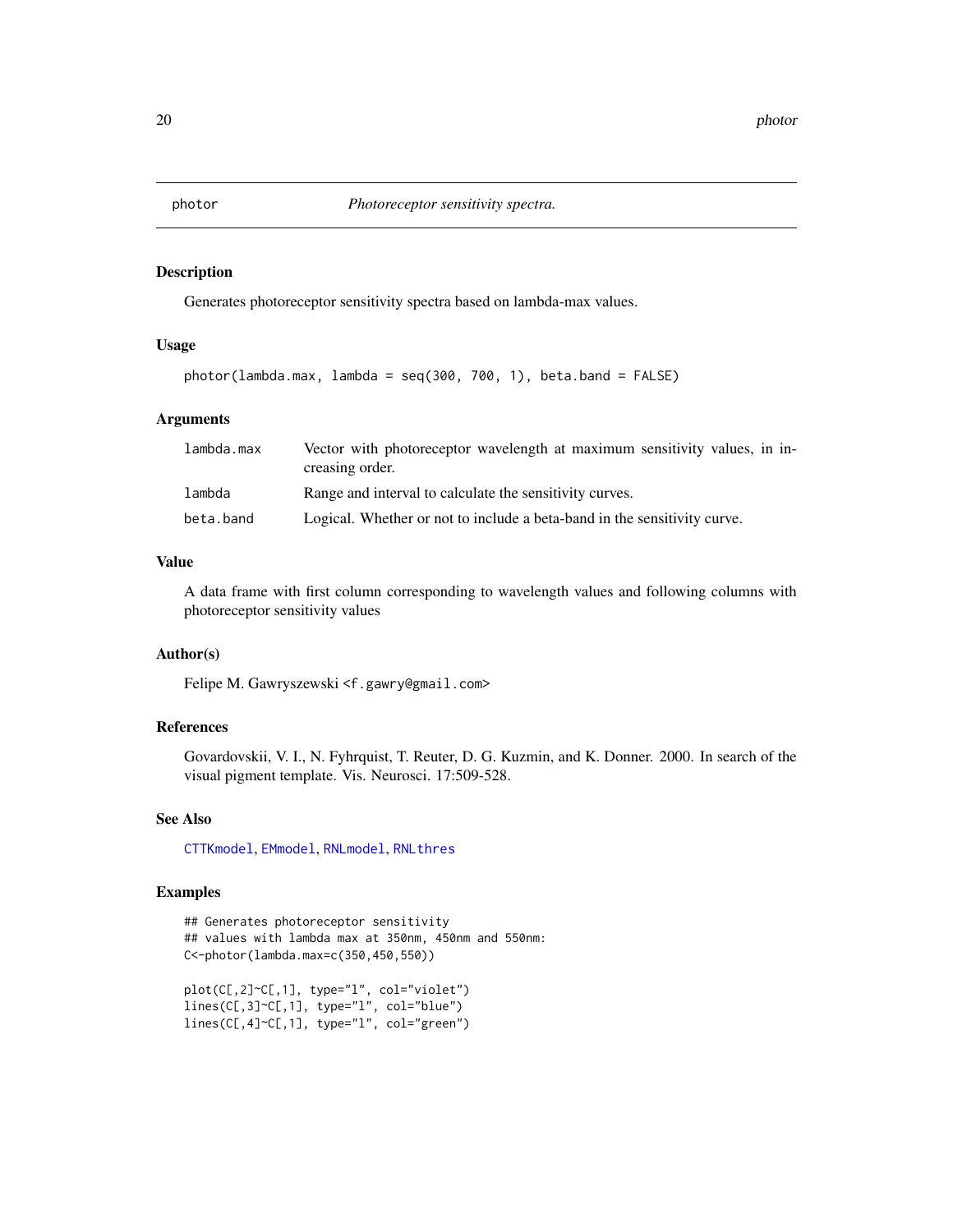<span id="page-20-1"></span><span id="page-20-0"></span>plot.colourvision *Plot colour vision models into chromaticity diagrams*

#### Description

Plotting method for objects of class colourvision. Plotting method for animals with two or three photoreceptor types.

# Usage

## S3 method for class 'colourvision'  $plot(x, \ldots)$ 

#### Arguments

|                         | Object of class "colourvision".                                              |
|-------------------------|------------------------------------------------------------------------------|
| $\cdot$ $\cdot$ $\cdot$ | Aditional arguments passed to the plot function. See CTTKhexagon for Chittka |
|                         | (1992) model (CTTKmodel) plotting arguments; and EMtriangle for Endler and   |
|                         | Mielke (2005) model (EMmodel) plotting arguments.                            |

# Author(s)

Felipe M. Gawryszewski <f.gawry@gmail.com>

#### References

Chittka, L. 1992. The colour hexagon: a chromaticity diagram based on photoreceptor excitations as a generalized representation of colour opponency. J Comp Physiol A 170:533-543.

Endler, J. A., and P. Mielke. 2005. Comparing entire colour patterns as birds see them. Biol J Linn Soc 86:405-431.

#### See Also

[plot3d.colourvision](#page-21-1), [EMtriangle](#page-15-1), [CTTKhexagon](#page-5-1), [EMmodel](#page-11-1), [CTTKmodel](#page-8-1), [RNLmodel](#page-26-1), [RNLthres](#page-29-1)

# Examples

##Photoreceptor sensitivity curves C<-photor(lambda.max=c(350,450,550))

##Gray background Rb <- data.frame(300:700, rep(7, length(300:700)))

## Read CIE D65 standard illuminant data("D65")

##Reflectance data R1<-logistic(x=seq(300,700,1), x0=500, L=50, k=0.04)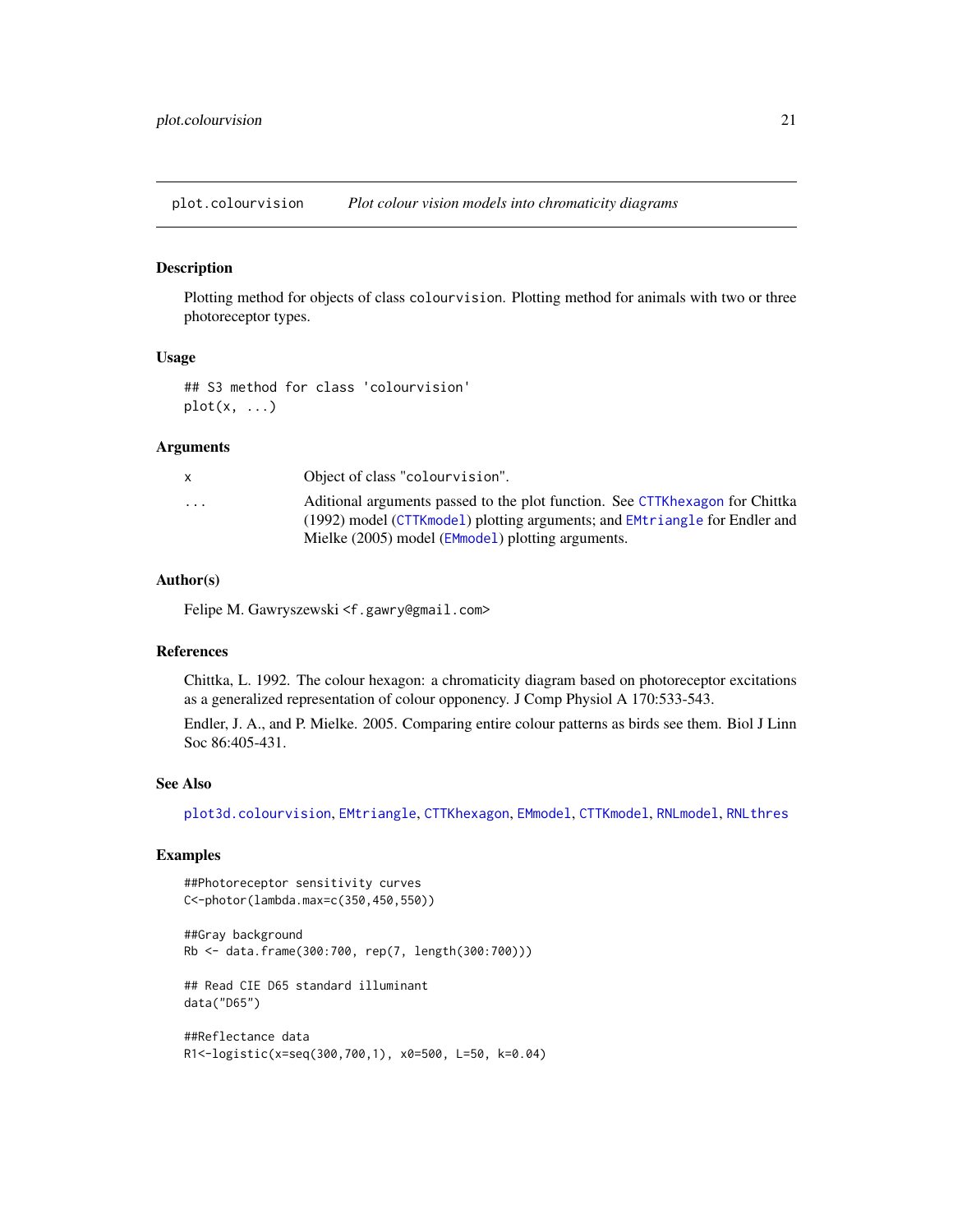```
R1[,2]<-R1[,2]+10
##Run models
model<-EMmodel(photo=3,
       R=R1, I=D65, Rb=Rb, C=C)
plot(model)
model<-CTTKmodel(photo=3,
       R = R1, I = D65, Rb = Rb, C = Cplot(model)
model<-RNLmodel(photo=3,
       R1=R1, I=D65, Rb=Rb, C=C, noise=TRUE, e=c(0.13, 0.06, 0.12))
plot(model, ylim=c(-40,40), xlim=c(-40,40), asp=1)
#colour threshold
model<-RNLthres(photo=3, I=D65, Rb=Rb, C=C,
         noise=TRUE, e=c(0.13, 0.06, 0.12))
plot(model)
```
<span id="page-21-1"></span>plot3d.colourvision *Plot colour vision models into 3D chromaticity diagrams.*

# Description

'plot3d' method for objects of class colourvision. Plotting method for animals with four photoreceptor types.

# Usage

```
## S3 method for class 'colourvision'
plot3d(x, \ldots)
```
# Arguments

| x                       | Object of class "colourvision".                                                                                                                        |
|-------------------------|--------------------------------------------------------------------------------------------------------------------------------------------------------|
| $\cdot$ $\cdot$ $\cdot$ | Aditional arguments passed to the plot3d function. See CTTKhexagon3D for<br>Chittka (1992) model (CTTKmodel) plotting arguments; and EMtetrahedron for |
|                         | Endler and Mielke (2005) model (EMmodel) plotting arguments.                                                                                           |

# Author(s)

Felipe M. Gawryszewski <f.gawry@gmail.com>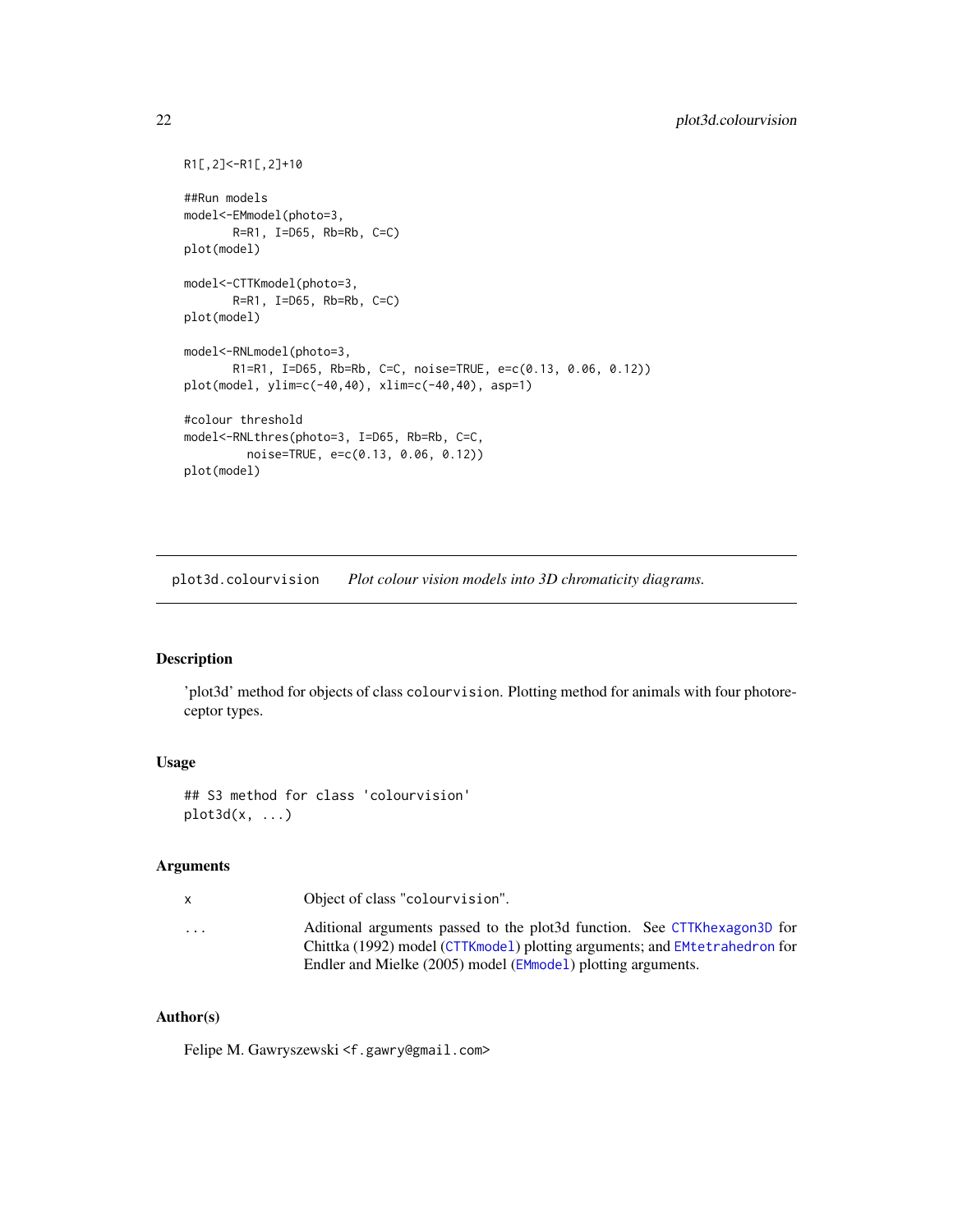<span id="page-22-0"></span>Chittka, L. 1992. The colour hexagon: a chromaticity diagram based on photoreceptor excitations as a generalized representation of colour opponency. J Comp Physiol A 170:533-543.

Endler, J. A., and P. Mielke. 2005. Comparing entire colour patterns as birds see them. Biol J Linn Soc 86:405-431.

Thery, M., and J. Casas. 2002. Predator and prey views of spider camouflage. Nature 415:133-133.

#### See Also

[plot.colourvision](#page-20-1), [EMtetrahedron](#page-14-1), [CTTKhexagon3D](#page-7-1), [EMmodel](#page-11-1), [CTTKmodel](#page-8-1), [RNLmodel](#page-26-1)

#### Examples

```
## Not run:
##Photoreceptor sensitivity curves
C<-photor(lambda.max=c(350,420,490,560))
##Gray background
Rb <- data.frame(300:700, rep(7, length(300:700)))
## Read CIE D65 standard illuminant
data("D65")
##Reflectance data
R1<-logistic(x=seq(300,700,1), x0=500, L=50, k=0.04)
R1[,2]<-R1[,2]+10
##Run models
model<-EMmodel(photo=4,
       R=R1, I=D65, Rb=Rb, C=C)
plot3d(model)
model<-CTTKmodel(photo=4,
       R=R1, I=D65, Rb=Rb, C=C)
plot3d(model)
model<-RNLmodel(photo=4, model="log",
       R1=R1, I=D65, Rb=Rb, C=C, noise=TRUE, e=c(0.13, 0.06, 0.12, 0.07))
plot3d(model, ylim=c(-6,6), xlim=c(-6,6))
## End(Not run)
```
<span id="page-22-1"></span>

#### Q *Total photon capture*

#### Description

Total photoreceptor photon capture for a given irradiance, reflectance and photoreceptor sensitivity curve. This function is used internally in colour vision models.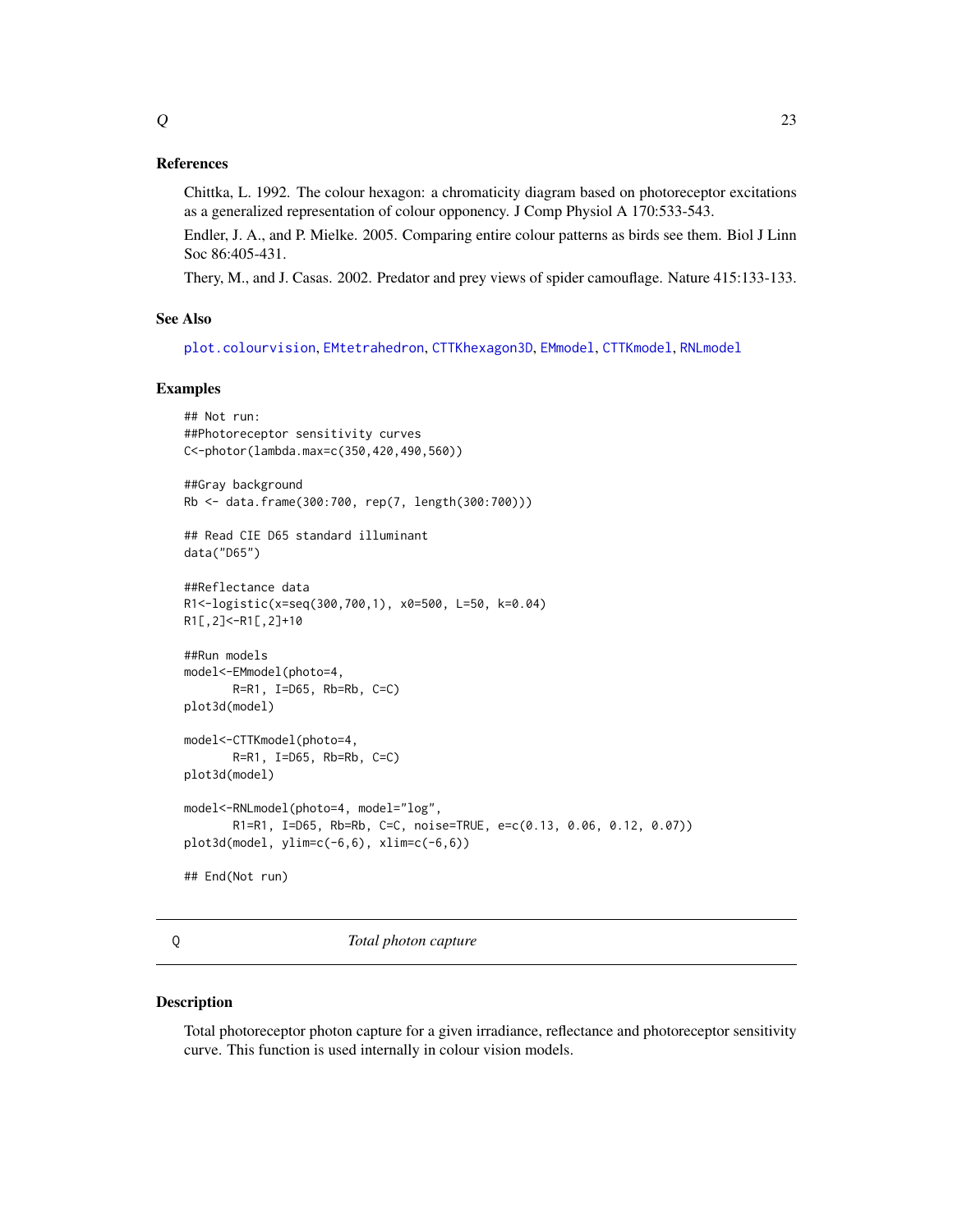# <span id="page-23-0"></span>Usage

Q(R,I,C,interpolate,nm)

#### Arguments

| R           | Reflectance of observed object. A data frame with two columns only: first col-<br>umn corresponding to wavelength values and second column with reflectance<br>values.                                        |
|-------------|---------------------------------------------------------------------------------------------------------------------------------------------------------------------------------------------------------------|
|             | Irradiance spectrum. A data frame with two columns only: first column corre-<br>sponding to wavelength values and second column with irradiance values. Irra-<br>diance values must be in quantum flux units. |
| C           | Photoreceptor sensitivity curve. A data frame with two columns only: first col-<br>umn corresponding to wavelength values and second column with photoreceptor<br>absorbance values.                          |
| interpolate | Whether data files should be interpolated before further calculations. See approx.                                                                                                                            |
| nm          | A sequence of numeric values specifying where interpolation is to take place.<br>See approx.                                                                                                                  |

# Value

Gives the total photoreceptor photon capture.

# Author(s)

Felipe M. Gawryszewski <f.gawry@gmail.com>

# References

Backhaus, W., and R. Menzel. 1987. Color distance derived from a receptor model of color vision in the honeybee. Biological Cybernetics 55:321-331.

Chittka, L. 1992. The colour hexagon: a chromaticity diagram based on photoreceptor excitations as a generalized representation of colour opponency. J Comp Physiol A 170:533-543.

Endler, J. A., and P. Mielke. 2005. Comparing entire colour patterns as birds see them. Biol J Linn Soc 86:405-431.

Vorobyev, M., and D. Osorio. 1998. Receptor noise as a determinant of colour thresholds. Proceedings of the Royal Society B 265:351-358.

# See Also

[Qr](#page-24-1), [CTTKmodel](#page-8-1), [EMmodel](#page-11-1), [RNLmodel](#page-26-1), [RNLthres](#page-29-1)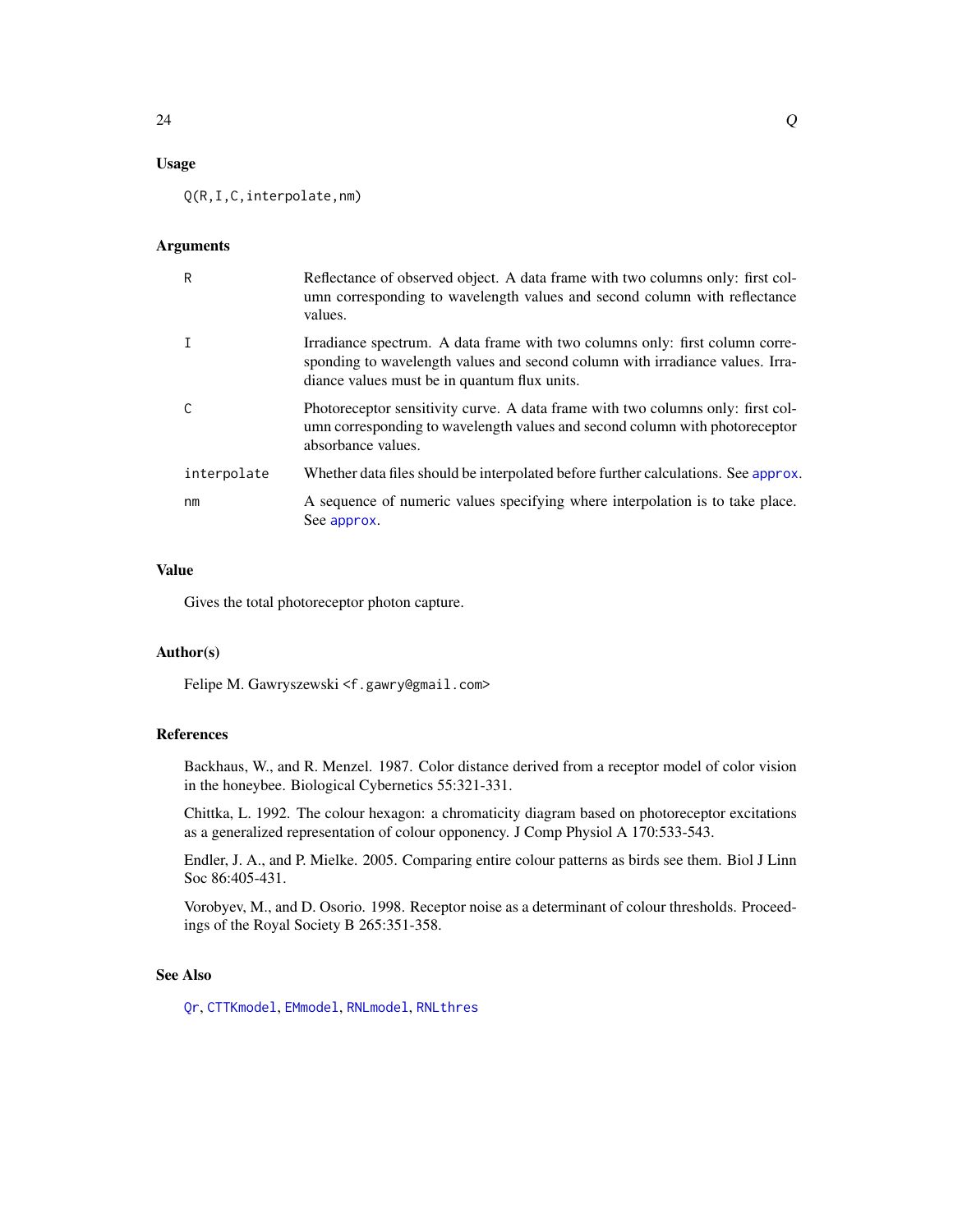# <span id="page-24-1"></span><span id="page-24-0"></span>Description

von Kries transformation. Photoreceptors are assumed to be adapted to the background. This function is used internally in colour vision models.

# Usage

Qr(R, I, Rb, C, interpolate, nm)

# Arguments

| R           | Reflectance of observed object. A data frame with two columns only: first col-<br>umn corresponding to wavelength values and second column with reflectance<br>values.                                                               |
|-------------|--------------------------------------------------------------------------------------------------------------------------------------------------------------------------------------------------------------------------------------|
|             | Irradiance spectrum. A data frame with two columns only: first column corre-<br>sponding to wavelength values and second column with irradiance values. Irra-<br>diance values must be in quantum flux units.                        |
| Rb          | Background reflectance. A data frame with two columns only: first column<br>corresponding to wavelength values and second column with reflectance values.<br>Photoreceptors are assumed to be adapted to the background reflectance. |
| C           | Photoreceptor sensitivity curve. A data frame with two columns only: first col-<br>umn corresponding to wavelength values and second column with photoreceptor<br>absorbance values.                                                 |
| interpolate | Whether data files should be interpolated before further calculations. See approx.                                                                                                                                                   |
| nm          | A sequence of numeric values specifying where interpolation is to take place.<br>See approx.                                                                                                                                         |

#### Details

For the von Kries transformation, first the quantum catches of the observed reflectance and the environmental background are calculated (see [Q](#page-22-1)). Then:

$$
qi = \frac{Q_i}{Q_{bi}}
$$

where  $Q_i$  is the quantum catch arising from the observed object and  $Q_{bi}$  is the quantum catch from the background, for each one of the photoreceptor types (i).

# Value

Photoreceptor relative quantum catch.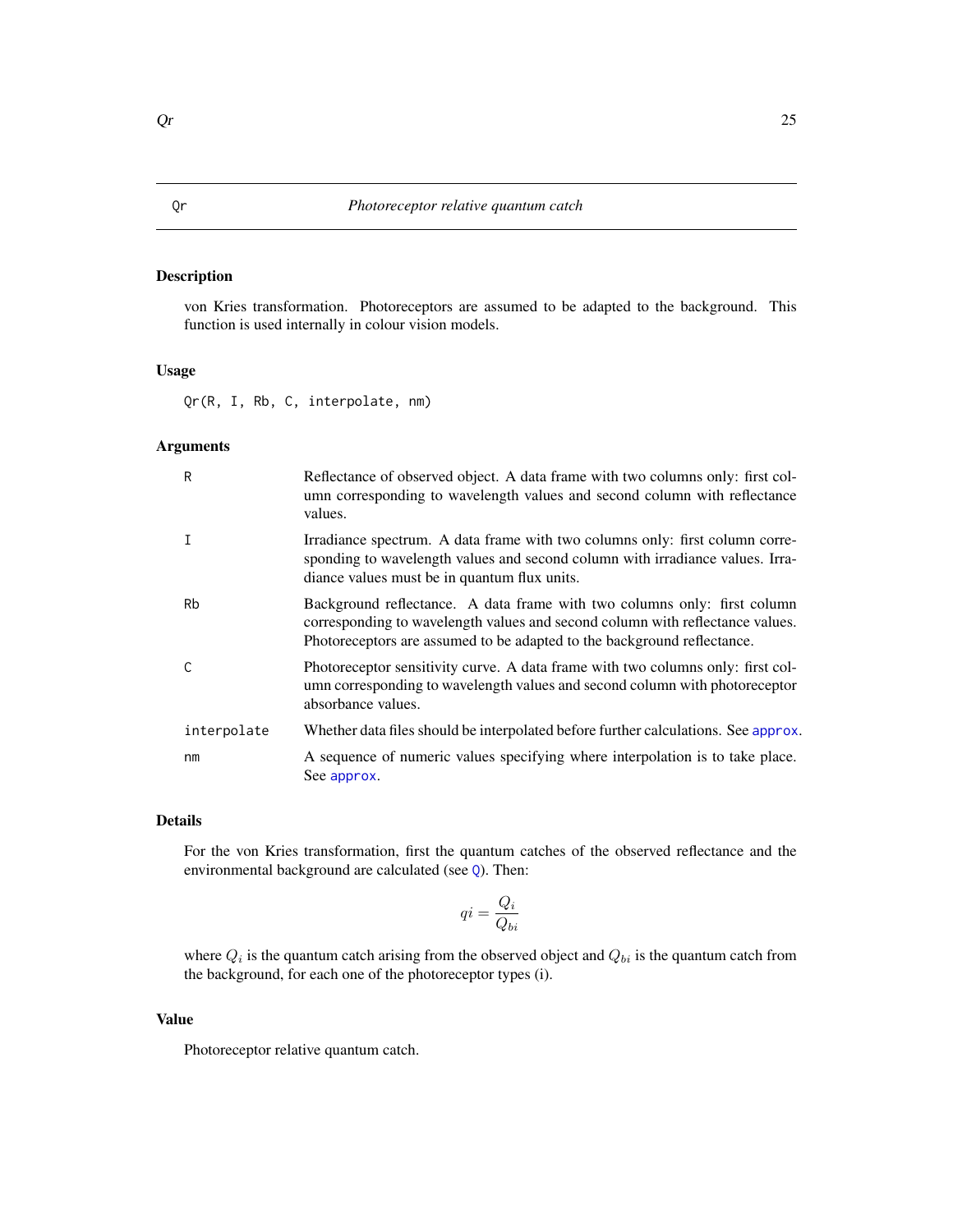# <span id="page-25-0"></span>Author(s)

Felipe M. Gawryszewski <f.gawry@gmail.com>

# References

Backhaus, W. 1991. Color opponent coding in the visual system of the honeybee. Vision Res 31:1381-1397.

Chittka, L. 1992. The colour hexagon: a chromaticity diagram based on photoreceptor excitations as a generalized representation of colour opponency. J Comp Physiol A 170:533-543.

Endler, J. A., and P. Mielke. 2005. Comparing entire colour patterns as birds see them. Biol J Linn Soc 86:405-431.

Vorobyev, M., and D. Osorio. 1998. Receptor noise as a determinant of colour thresholds. Proceedings of the Royal Society B 265:351-358.

# See Also

[CTTKmodel](#page-8-1), [EMmodel](#page-11-1), [RNLmodel](#page-26-1), [RNLthres](#page-29-1)

Rb *Brazilian savannah background reflectance spectrum.*

# **Description**

Brazilian savannah background reflectance spectrum calculated by the average reflectance of leaf, leaf litter, tree bark and twigs collected in the envirionment.

### Usage

data("Rb")

#### Format

A data frame with 401 observations on the following 2 variables.

X300.700 a numeric vector

cerrado a numeric vector

#### Source

Gawryszewski, F. M., and P. C. Motta. 2012. Colouration of the orb-web spider Gasteracantha cancriformis does not increase its foraging success. Ethol Ecol Evol 24:23-38.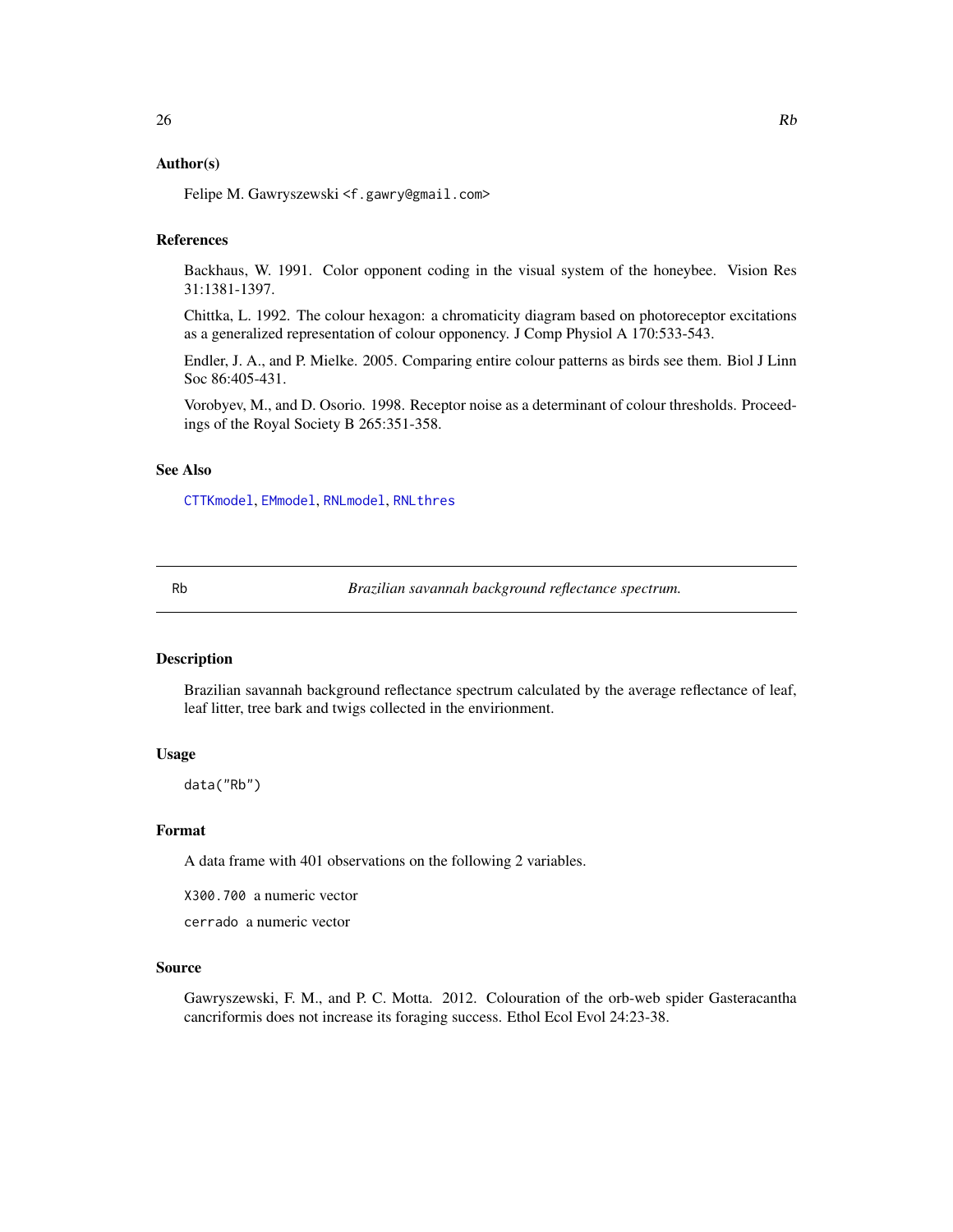<span id="page-26-1"></span><span id="page-26-0"></span>

# Description

Receptor noise limited colour vision models (Vorobyev & Osorio 1998; Vorobyev et al. 1998) extended to any number of photoreceptor types .

# Usage

```
RNLmodel(model = c("linear", "log"), photo=ncol(C)-1,
        R1, R2=Rb, Rb, I, C,
        noise = FALSE, v=NA, n=NA, e=NA,
        interpolate = TRUE, nm = seq(300, 700, 1))
```
# Arguments

| model          | Linear ("linear"; Vorobyev & Osorio, 1998), or log-linear ("log"; Vorobyev<br>et al. 1998) RNLmodel version. model="log" is preferred.<br>model="linear" can be used only if comparison is to be made between two                                                                                  |
|----------------|----------------------------------------------------------------------------------------------------------------------------------------------------------------------------------------------------------------------------------------------------------------------------------------------------|
|                | very similar colours.                                                                                                                                                                                                                                                                              |
| photo          | Number of photoreceptor types. Model accepts any number of photoreceptor<br>types (>=2). For instance, dichromatic: photo=2; trichromatic: photo=3; tetra-<br>chromatic: photo=4, etc. Default gets number of photoreceptor types from C<br>argument.                                              |
| R <sub>1</sub> | Reflectance of observed objects. A data frame with first column corresponding<br>to wavelength values and following columns with reflectance values. R1 must<br>be in the same scale as R2 and Rb(percentage or proportion).                                                                       |
| R <sub>2</sub> | Reflectance to be compared against R1. If comparison is against the background<br>R2=Rb. A data frame with two columns only: first column corresponding to<br>wavelength values and second column with reflectance values. R2 must be in<br>the same scale as R1 and Rb(percentage or proportion). |
| Rb             | Background reflectance. A data frame with two columns only: first column<br>corresponding to wavelength values and second column with reflectance values.<br>Rb must be in the same scale as R1 and R2 (percentage or proportion).                                                                 |
| I              | Irradiance spectrum. A data frame with two columns only: first column corre-<br>sponding to wavelength values and second column with irradiance values. Irra-<br>diance values must be in quantum flux units.                                                                                      |
| $\mathsf{C}$   | Photoreceptor sensitivity curves, from lowest to longest lambda-max. A data<br>frame: first column corresponding to wavelength values and following columns<br>with photoreceptor sensitivity values (see function photor).                                                                        |
| noise          | Logical. Whether receptor noise is provided (noise $=$ TRUE) or calculated from<br>photoreceptor relative abundances (noise = FALSE).                                                                                                                                                              |
| e              | Receptor noise of each photoreceptor type. Used when noise = TRUE                                                                                                                                                                                                                                  |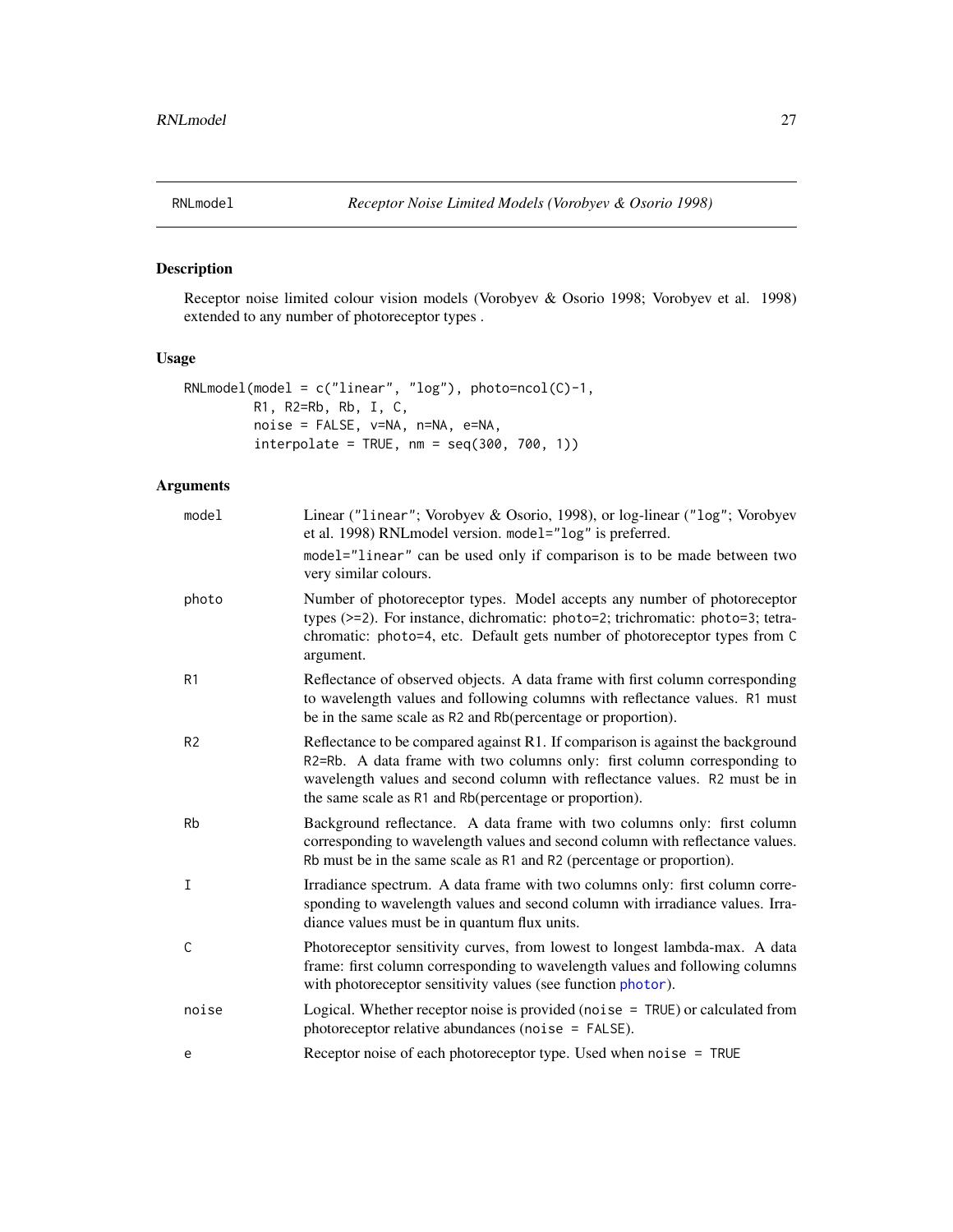<span id="page-27-0"></span>

| n           | Relative number of each photoreceptor type in the retina. Usually increases with<br>lambda-max. Used to calculate $e$ when noise $=$ FALSE. |
|-------------|---------------------------------------------------------------------------------------------------------------------------------------------|
| v           | Noise-to-signal ratio of a single photoreceptor. Used to calculate e when noise = FALSE.                                                    |
| interpolate | Whether data files should be interpolated before further calculations. See approx.                                                          |
| nm          | A sequence of numeric values specifying where interpolation is to take place.<br>See approx.                                                |

# Details

The receptor noise limited model was originally developed to calculate  $\Delta S$  between two reflectance curves directly, without finding colour locus coordinates (e.g. x,y; Vorobyev and Osorio 1998). This function uses later formulae for finding colour loci in a chromaticity diagram for di, tri and tetrachromatc animals (Hempel de Ibarra et al. 2001; Renoult et al. 2015). In addition, in colourvision the model was extended to any number of photoreceptor types.

In lack of a direct measurement, receptor noise  $(e_i)$  can be estimated by the relative abundance of photoreceptor types in the retina, and a measurement of a single photoreceptor noise-to-signal ratio:

$$
e_i = \frac{\nu}{\sqrt{\eta_i}}
$$

where  $\nu$  is the noise-to-signal ratio of a single photoreceptor, and  $\eta$  is the relative abundance of photoreceptor i in the retina. Alternativelly, noise may be dependent of the intensity, but this possibility is not implement in colourvision yet. Noise dependent of intensity usually holds for low light conditions only (Vorobyev et al. 1998).

# Value

| ei       | Noise of photoreceptor channels.                                                                                                             |  |
|----------|----------------------------------------------------------------------------------------------------------------------------------------------|--|
| $Ori_R1$ | Photoreceptor photon catch values from R1, after the von Kries transformation<br>(see function $Or$ ).                                       |  |
| Qri_R2   | Photoreceptor photon catch values from R2, after the von Kries transformation<br>(see function $Qr$ ).                                       |  |
| $Ei_R1$  | Photoreceptor outputs from the stimulus (R1)                                                                                                 |  |
| $Ei_R2$  | Photoreceptor outputs from R2                                                                                                                |  |
| $Xi_R1$  | Coordinates in the colour space for R1. Coordinates are provided only when<br>$photo < = 4$                                                  |  |
| $Xi_R2$  | Coordinates in the colour space for R2. Equals zero when R1=Rb. Coordinates<br>are provided only when $phot < = 4$                           |  |
| deltaS   | Euclidian distance from R1 to R2. It represents the conspicouness of the stimu-<br>lus $(R1)$ in relation to the background when $R1 = Rb$ . |  |

# Author(s)

Felipe M. Gawryszewski <f.gawry@gmail.com>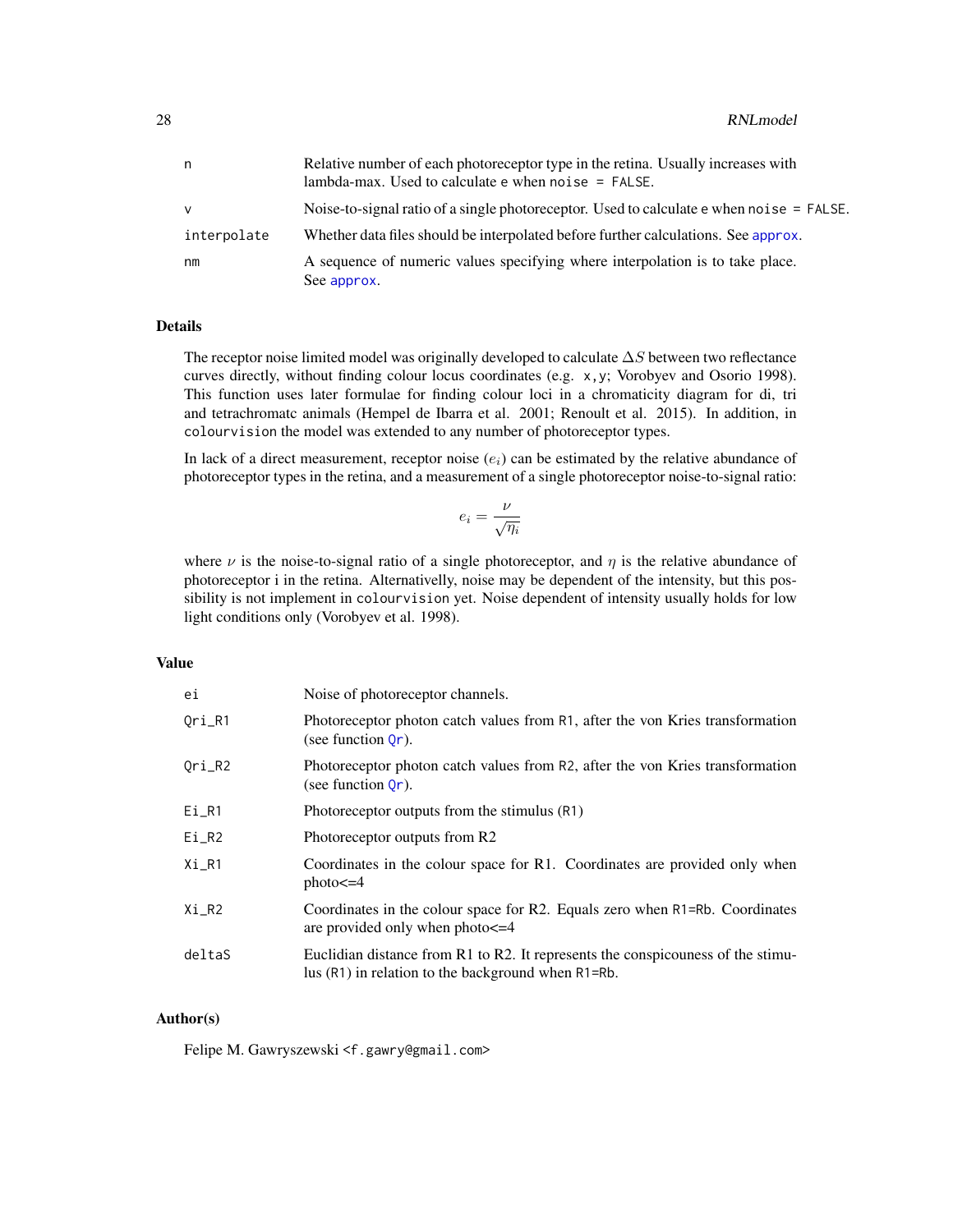#### <span id="page-28-0"></span>RNLmodel 29

#### References

Hempel de Ibarra, N., M. Giurfa, and M. Vorobyev. 2001. Detection of coloured patterns by honeybees through chromatic and achromatic cues. J Comp Physiol A 187:215-224.

Renoult, J. P., A. Kelber, and H. M. Schaefer. 2015. Colour spaces in ecology and evolutionary biology. Biol Rev Camb Philos Soc, doi: 10.1111/brv.12230

Vorobyev, M., and D. Osorio. 1998. Receptor noise as a determinant of colour thresholds. Proceedings of the Royal Society B 265:351-358.

Vorobyev, M., D. Osorio, A. T. D. Bennett, N. J. Marshall, and I. C. Cuthill. 1998. Tetrachromacy, oil droplets and bird plumage colours. J Comp Physiol A 183:621-633.

#### See Also

[photor](#page-19-1), [RNLthres](#page-29-1), [CTTKmodel](#page-8-1), [EMmodel](#page-11-1)

#### Examples

```
#1
## Photoreceptor sensitivity spectra
##with lambda max at 350nm, 450nm and 550nm:
C<-photor(lambda.max=c(350,450,550))
##Grey background
##with 7 percent reflectance from 300 to 700nm:
Rb <- data.frame(300:700, rep(7, length(300:700)))
## Read CIE D65 standard illuminant:
data("D65")
##Reflectance data of R1 and R2
R1.1<-logistic(x=seq(300,700,1), x0=500, L=50, k=0.04)
R1.2<-logistic(x=seq(300,700,1), x0=400, L=50, k=0.04)
w<-R1.1[,1]
R1.1<-R1.1[,2]+10
R1.2<-R1.2[,2]+10
R1<-data.frame(w=w, R1.1=R1.1, R1.2=R1.2)
R2<-logistic(x=seq(300,700,1), x0=550, L=50, k=0.04)
R2[,2]<-R2[,2]+10
## Run model
model<-RNLmodel(photo=3, model="log",
       R1=R1, R2=R2, Rb=Rb, I=D65, C=C,
       noise=TRUE, e = c(0.13, 0.06, 0.12))
#plot
plot(model, ylim=c(-5,5), xlim=c(-5,5), asp=1)
#2
#Pentachromatic animal
## Photoreceptor sensitivity spectra
```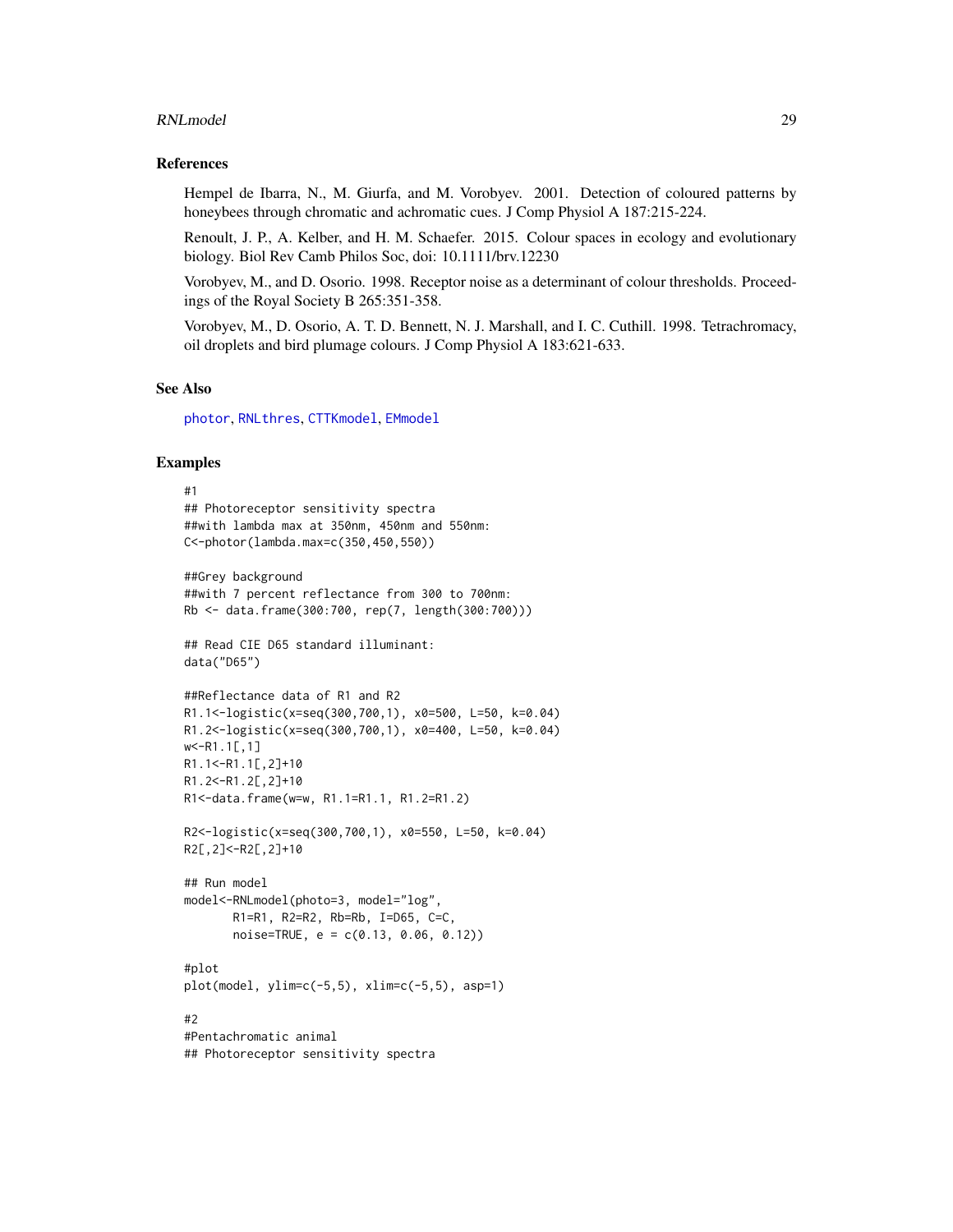```
##with lambda max at 350,400,450,500,and 550nm:
C<-photor(lambda.max=c(350,400,450,500,550))
##Grey background
##with 7 percent reflectance from 300 to 700nm:
Rb <- data.frame(300:700, rep(7, length(300:700)))
## Read CIE D65 standard illuminant:
data("D65")
##Reflectance data of R1
R1<-logistic(x=seq(300,700,1), x0=500, L=50, k=0.04)
R1[,2]<-R1[,2]+10
RNLmodel(photo=5, model="log",
       R1=R1, R2=Rb, Rb=Rb, I=D65, C=C,
       noise=TRUE, e = c(0.13, 0.06, 0.12, 0.07, 0.08))
```
<span id="page-29-1"></span>RNLthres *Colour thresholds based on the Receptor Noise Limited Model (Vorobyev & Osorio 1998).*

#### Description

Colour thresholds based on receptor noise for any number of photoreceptor types (Vorobyev & Osorio 1998).

#### Usage

```
RNLthres(photo=ncol(C)-1, Rb, I, C, noise=TRUE, v=NA, n=NA, e=NA,
         interpolate=TRUE, nm=seq(300,700,1))
```
# Arguments

| photo | Number of photoreceptor types. Model accepts any number of photoreceptor<br>types (>=2). For instance, dichromatic: photo=2; trichromatic: photo=3; tetra-<br>chromatic: photo=4, etc. Default gets number of photoreceptor types from C<br>argument. |
|-------|-------------------------------------------------------------------------------------------------------------------------------------------------------------------------------------------------------------------------------------------------------|
| Rb    | Background reflectance. A data frame with two columns only: first column<br>corresponding to wavelength values and second column with reflectance values.                                                                                             |
| I     | Irradiance spectrum. A data frame with two columns only: first column corre-<br>sponding to wavelength values and second column with irradiance values. Irra-<br>diance values must be in quantum flux units.                                         |
| C     | Photoreceptor sensitivity curves, from lowest to longest lambda-max. A data<br>frame: first column corresponding to wavelength values and following columns<br>with photoreceptor sensitivity values (see function photor).                           |
| noise | Logical. Whether receptor noise is provided (noise $=$ TRUE) or calculated from<br>photoreceptor relative abundances (noise = FALSE).                                                                                                                 |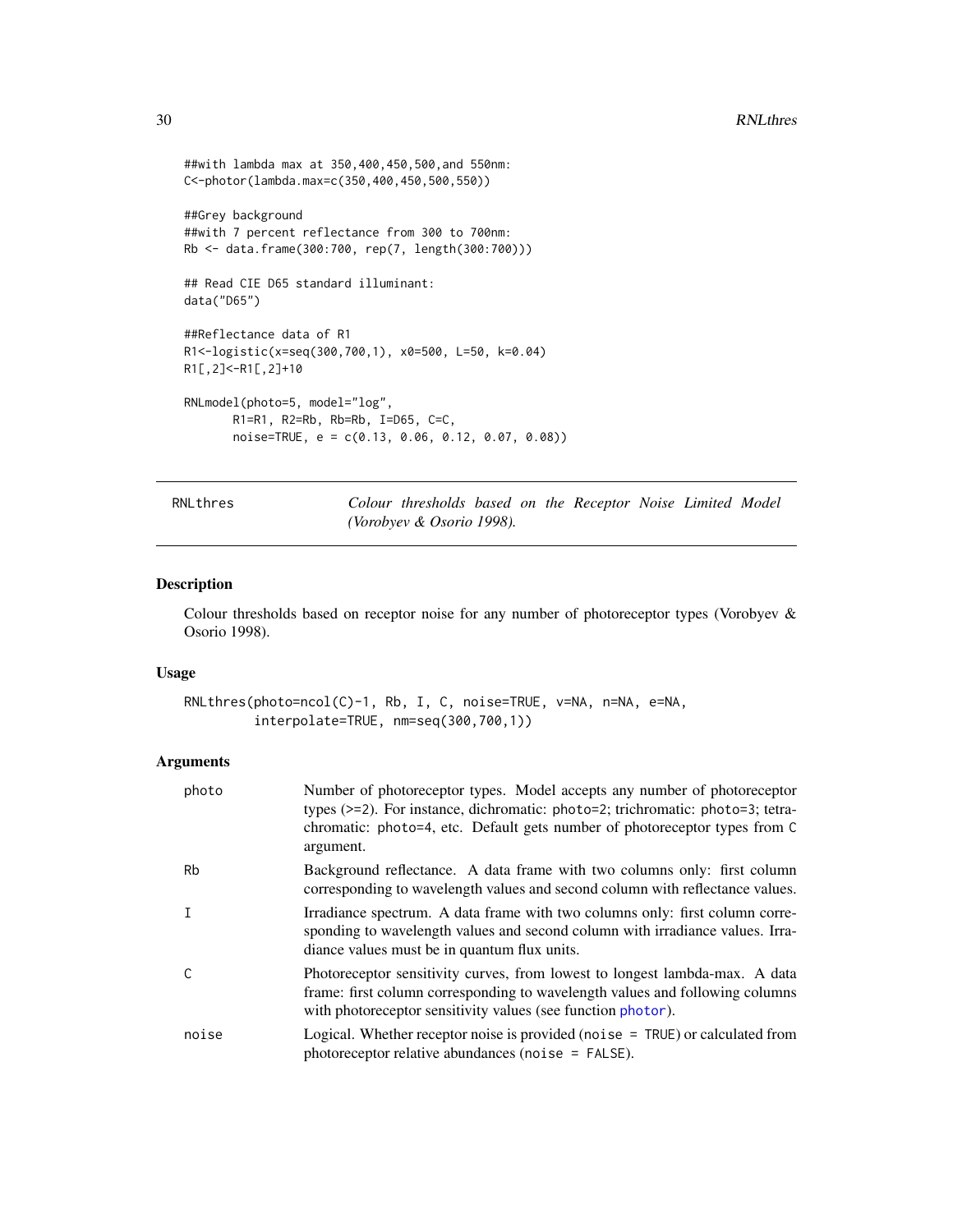<span id="page-30-0"></span>

| e            | Receptor noise of each photoreceptor type. Used when $noise = TRUE$                                                                       |
|--------------|-------------------------------------------------------------------------------------------------------------------------------------------|
| n            | Relative number of each photoreceptor type in the retina. Usually increases with<br>lambda-max. Used to calculate $e$ when noise = FALSE. |
| $\mathsf{v}$ | Noise-to-signal ratio of a single photoreceptor. Used to calculate $e$ when noi se = FALSE.                                               |
| interpolate  | Whether data files should be interpolated before further calculations. See approx.                                                        |
| nm           | A sequence of numeric values specifying where interpolation is to take place.<br>See approx.                                              |

#### Details

Colour thresholds based on receptor noise limited model as in Vorobyev and Osorio (1998). The model was extended to accommodate any number of photoreceptor types (>=2).

In lack of a direct measurement, receptor noise  $(e_i)$  can be estimated by the relative abundance of photoreceptor types in the retina, and a measurement of a single photoreceptor noise-to-signal ratio:

$$
e_i = \frac{\nu}{\sqrt{\eta_i}}
$$

where  $\nu$  is the noise-to-signal ratio of a single photoreceptor, and  $\eta$  is the relative abundance of photoreceptor i in the retina. Alternativelly, noise may be dependent of the intensity, but this possibility is not implement in colourvision yet. Noise dependent of intensity usually holds for low light conditions only (Vorobyev et al. 1998).

#### Value

A data.frame with the following columns:

| nm | Wavelength in nm.                                |
|----|--------------------------------------------------|
|    | Colour threshold value.                          |
| S  | Log of sensitivity value (inverse of threshold). |

#### Author(s)

Felipe M. Gawryszewski <f.gawry@gmail.com>

# References

Vorobyev, M., and D. Osorio. 1998. Receptor noise as a determinant of colour thresholds. Proceedings of the Royal Society B 265:351-358.

#### See Also

[photor](#page-19-1), [RNLmodel](#page-26-1)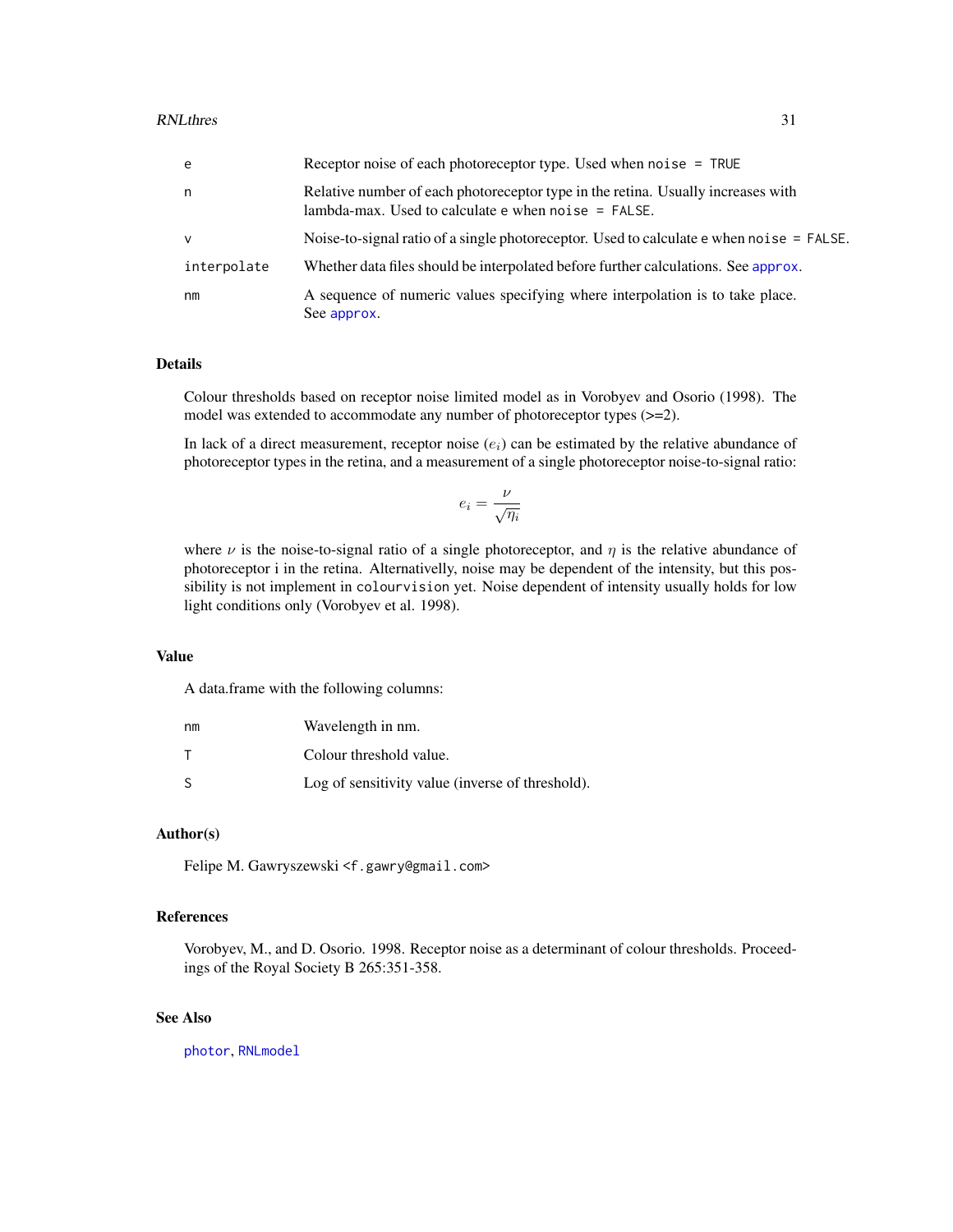# Examples

```
###Bee photoreceptors normalized to max=1.
data("bee")
C<-bee
C[,2]<-C[,2]/max(C[,2])
C[,3]<-C[,3]/max(C[,3])
C[,4]<-C[,4]/max(C[,4])
##Grey background:
Rb <- data.frame(300:700, rep(0.1, length(300:700)))
## CIE D65 illuminant:
data("D65")
#Thresholds
thres<-RNLthres(photo=3, Rb=Rb, I=D65, C=C,
      noise=TRUE, e = c(0.13, 0.06, 0.12))
plot(thres)
```
spec.denoise *Smooth function for reflectance spectra.*

#### Description

Applies a [smooth.spline](#page-0-0) for data frame containing spectrometric data.

#### Usage

```
spec.denoise(specfiles, spar = 0.7, ...)
```
#### Arguments

| specfiles | A data frame with first column representing wavelength values and following<br>columns with reflectance data. |
|-----------|---------------------------------------------------------------------------------------------------------------|
| spar      | see smooth spline. Smoothing parameter, typically (but not necessarily) in<br>$(0.11)$ .                      |
| $\cdots$  | Other arguments passed to function smooth. spline.                                                            |

# Value

A data frame with first column representing wavelength values and following columns with reflectance data.

#### Author(s)

Felipe M. Gawryszewski <f.gawry@gmail.com>

<span id="page-31-0"></span>